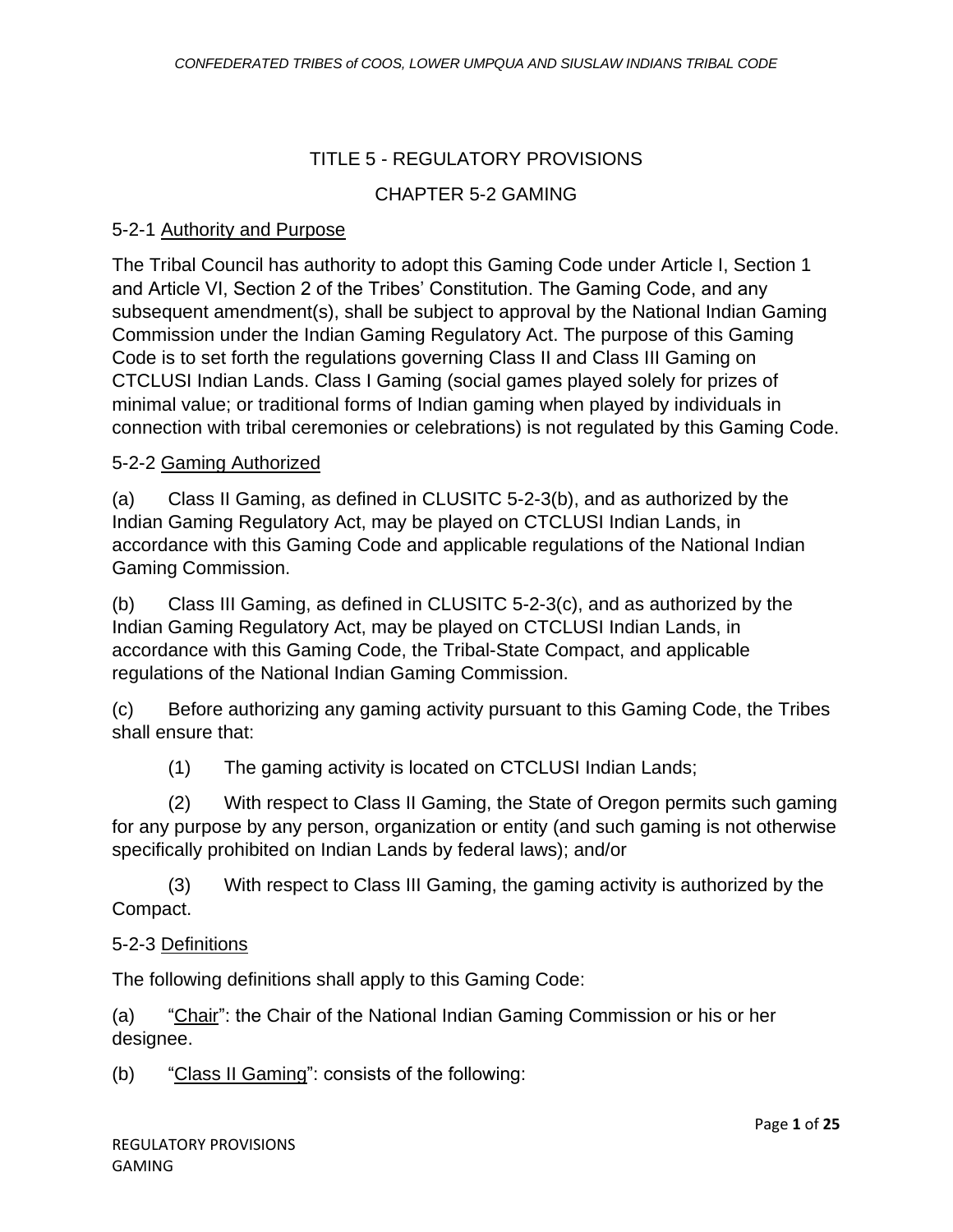(1) The game of chance commonly known as bingo (whether or not

electronic, computer or other technologic aids are used) when players:

(A) Play for prizes with cards bearing numbers or other designations;

(B) Cover numbers or designations when objects, similarly numbered or designated, are drawn or electronically determined; and

(C) Win the game by being the first person to cover a designated pattern on such cards.

(2) Including (if played in the same location as bingo) pull-tabs, lotto, punch boards, tip jars, instant bingo, and other games similar to bingo.

(3) Nonbanking card games that:

(A) State law explicitly authorizes, or does not explicitly prohibit, and are played legally anywhere in the State; and

(B) Players play in conformity with State laws and regulations

concerning hours, periods of operation and limitations on wagers and pot sizes.

(c) "Class III Gaming": all forms of gaming not classified as Class I or II, and authorized by the Compact.

(d) "CLUSITC": the Confederated Tribes of Coos, Lower Umpqua, and Siuslaw Indians' Tribal Code.

(e) "Commission": the CTCLUSI Gaming Commission.

(f) "Commission Staff": the CTCLUSI Gaming Commission staff, supervised by and including the Executive Director.

(g) "CTCLUSI" or "Tribes": the Confederated Tribes of Coos, Lower Umpqua, and Siuslaw Indians.

(h) "CTCLUSI Indian Lands" or "Indian Lands":

(1) Land within the limits of the CTCLUSI Reservation; or

(2) Land over which CTCLUSI exercises governmental power and that is either:

(A) Held in trust by the United States for the benefit of the Tribes or any individual member of the Tribes; or

(B) Held by the Tribes or any individual member of the Tribes and subject to restriction by the United States against alienation; or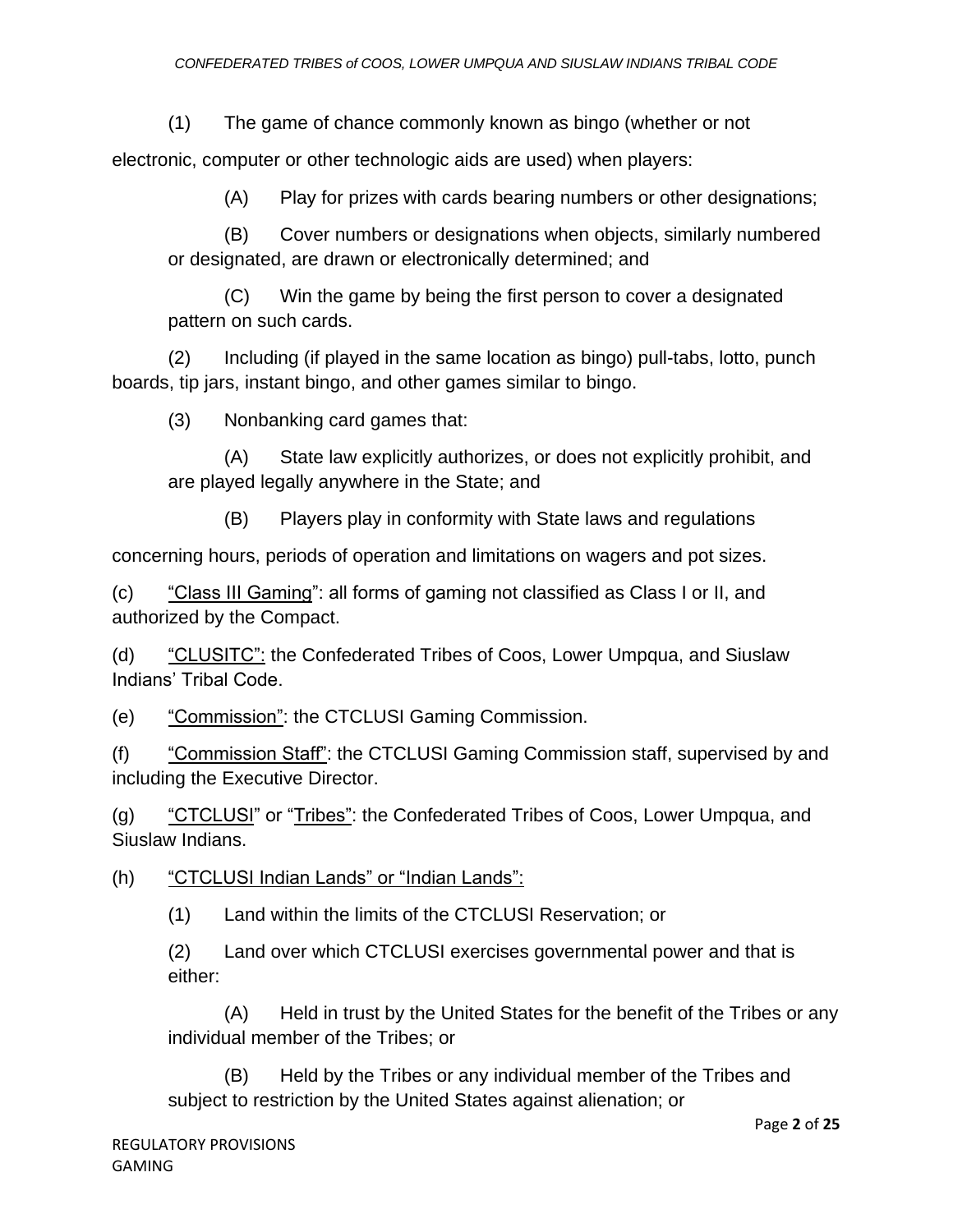(C) Land on which gaming by CTCLUSI is allowed by IGRA.

(i) "Executive Director": the Executive Director of the CTCLUSI Gaming Commission.

(i) "Gambling Device": the devices described in 15 U.S.C.  $\S$  1171(a), as may be amended from time to time.

(k) "Gaming Code": this Chapter 5-2 of the CLUSITC.

(l) "Gaming Facility": any building, structure or grounds used by CTCLUSI for gaming purposes, other than Class I Gaming, including any property used to store gaming equipment, supplies or records.

(m) "Gaming Operation": Each economic entity authorized by this Gaming Code and licensed by the CTCLUSI Gaming Commission that operates the games, receives the revenues, issues the prizes, and pays the expenses. A Gaming Operation may be operated by the Tribes directly, through a tribally-chartered corporation, or by a Management Contractor.

(n) "High Security Employee": shall have the meaning defined in the Compact and shall apply only to a Class III Gaming Operation.

(o) "Immediate Family": shall include parents, children, spouses, significant others, brothers, and sisters.

(p)  $\frac{16R A''}{16R A''}$ : the Indian Gaming Regulatory Act, P.L. 100-497; 102 Stat. 2467; codified in part at 25 U.S.C. §§ 2701–2721.

(q) <u>"Key Employee":</u>

(1) A person performing one or more of the following functions:

- (A bingo caller;
- (B) counting room supervisor;
- (C) chief of security;
- (D) custodian of gaming supplies or cash;
- (E) floor manager;
- (F) pit boss;
- (G) dealer;
- (H) croupier;
- (I) approver of credit;

(J) custodian of Gambling Devices including persons with access to cash and accounting records within such devices;

- (K) security;
- (L) information technology;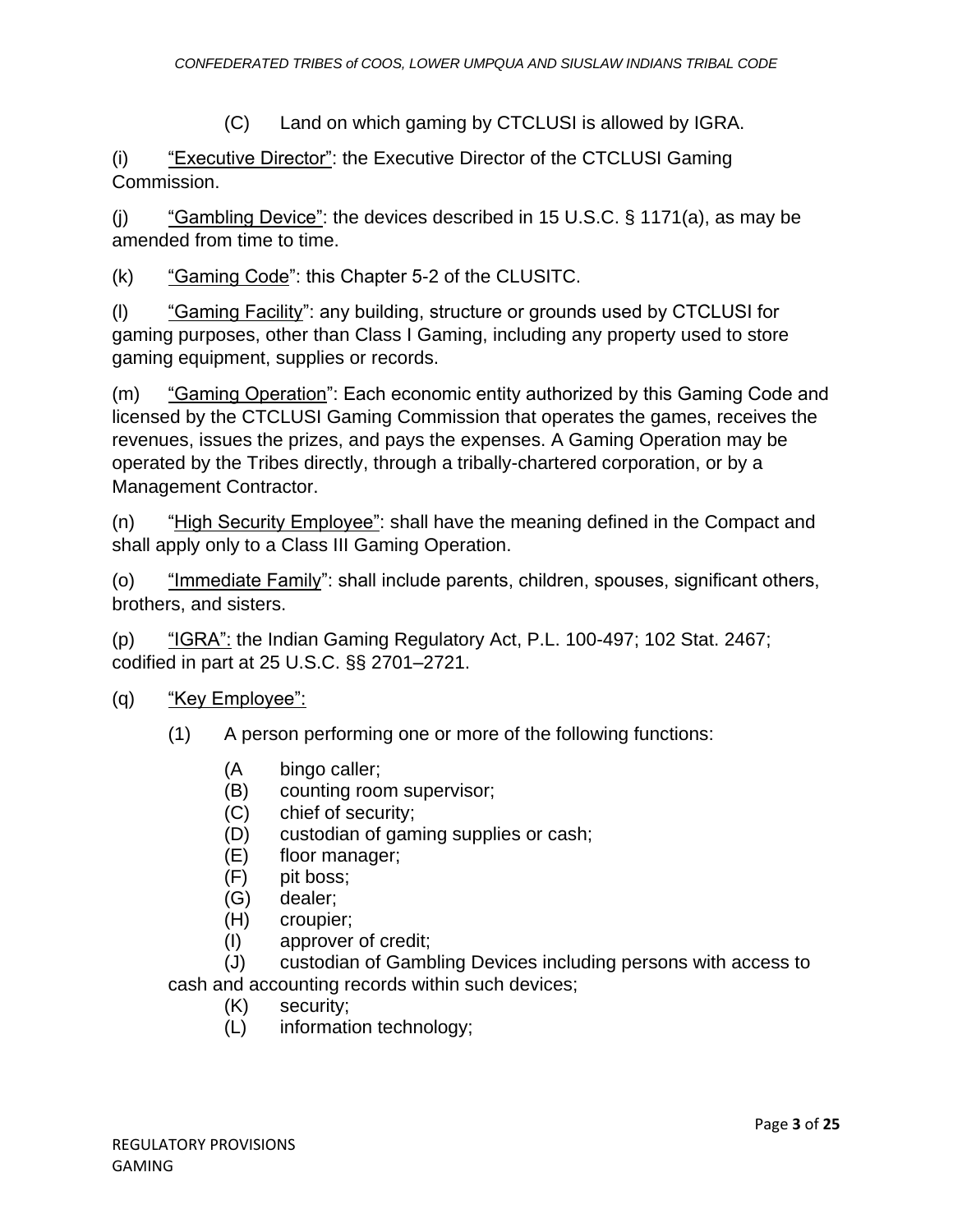(2) If not otherwise included, any other natural person whose total cash compensation is in excess of \$50,000 per year; or

(3) If not otherwise included, the four most highly compensated persons in each Gaming Operation.

(4) If not otherwise included, any person in a Class III Gaming Operation who would be considered a Key Employee under the Compact.

(5) Any other person designated by the Commission as a Key Employee.

## (r) "Low Security Employee":

(1) In a Class II Gaming Operation, Low Security Employee means any employee of the Class II Tribal Gaming Operation who is not a Primary Management Official or a Key Employee.

(2) In a Class III Gaming Operation, Low Security Employee shall have the meaning defined in the Compact.

(s) "Management Contract": any contract, subcontract, or collateral agreement between the Tribes and an outside Management Contractor, not a regular employee of the Tribes, if such contract or agreement provides for the management of all or part of a Gaming Operation.

(t) "Management Contractor": a natural person or entity (other than the Tribes) that has entered into a Management Contract with the Tribes pursuant to 25 U.S.C. § 2710(d)(9) and 2711.

(u) "Tribal Internal Control Standards" ("TICS") or "Minimum Internal Control Standards" ("MICS"):

(1) For Class II Gaming, means the Tribal Internal Control Standards adopted by the Tribes consistent with 25 CFR Part 543.

(2) For Class III Gaming, means the Tribal/State "Minimum Standards for Internal Controls" attached as the Appendix to the Compact, including revisions made pursuant to § 8(A) of the Compact.

(v) "Net Revenues": gross gaming revenues of a Gaming Operation less amounts paid out as, or paid for, prizes, and total gaming-related operating expenses, including all those expenses of the Gaming Operation commonly known as operating expenses, non-operating expenses consistent with professional accounting pronouncements, and the cost of interest on debt service, but excluding management fees, if any.

(w) "NIGC": the National Indian Gaming Commission.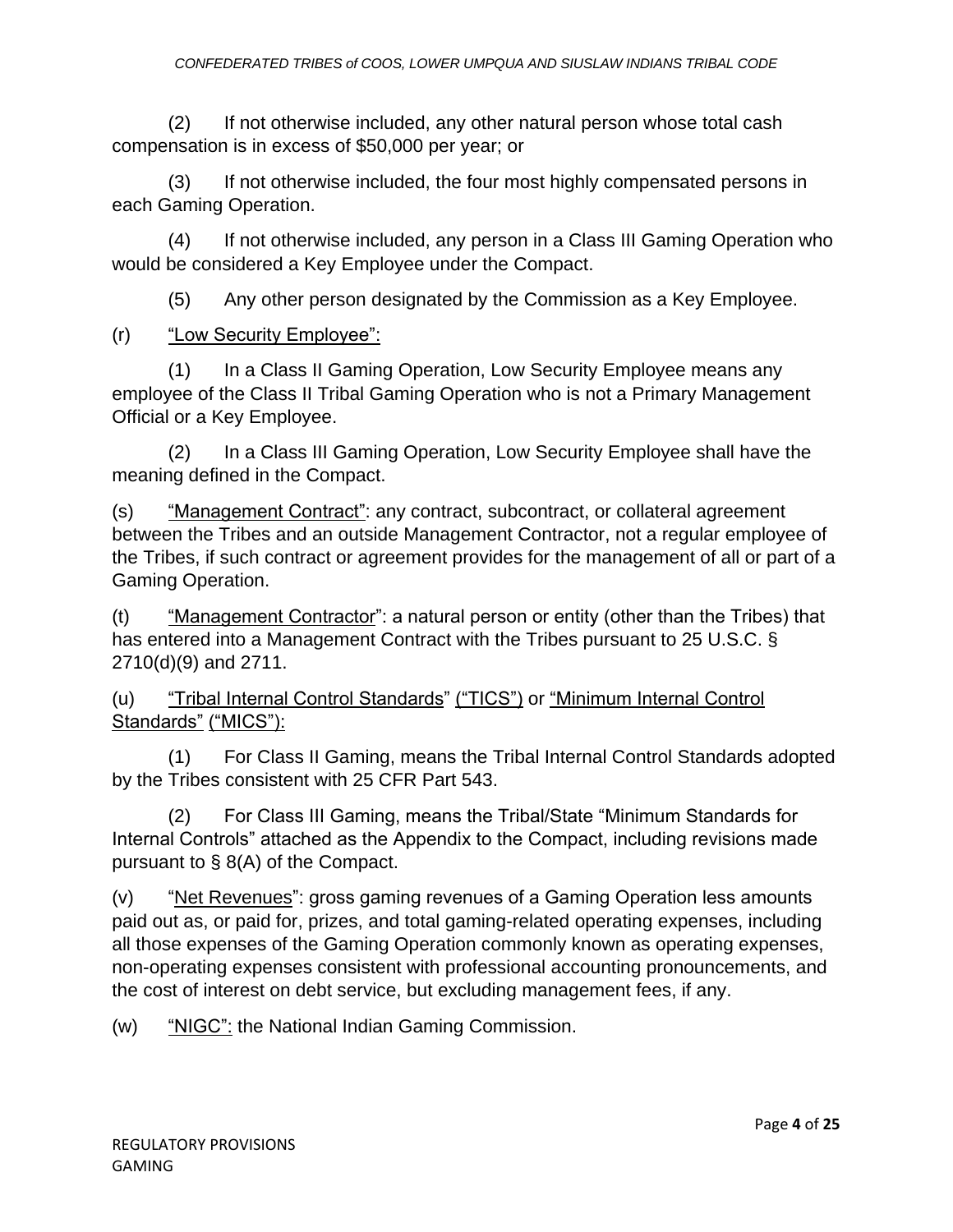(x) "Oregon State Police" or "OSP": the Gaming Enforcement Division, or that administrative unit, of the Department of State Police established under ORS 181.020, charged with gaming enforcement regulatory responsibilities, or its successor agency established by law.

(y) "Primary Management Official":

(1) A person having management responsibility for a Management Contract;

(2) A person with authority to hire and fire or set up working policy for a Gaming Operation;

(3) A Chief Financial Officer or other person who has financial management responsibility;

(4) If not otherwise included, in a Class III Gaming Operation, any other person who would be considered a Primary Management Official under the Compact; or

(5) Any other person designated by the Commission as a Primary Management Official.

(z) "State": the State of Oregon.

(aa) "Tribal-State Compact" or "Compact": the agreement between the Tribes and the State of Oregon, and approved by the Secretary of the Interior pursuant to 25 U.S.C. 2710(d)(8), governing the conduct of Class III Gaming on CTCLUSI Indian Lands.

(bb) "Tribal Council": the Tribal Council of the Confederated Tribes of Coos, Lower Umpqua, and Siuslaw Indians.

(cc) "Tribal Court": the Tribal Court of the Confederated Tribes of Coos, Lower Umpqua, and Siuslaw Indians.

(dd) "Vendor": any manufacturer, consultant or supplier of goods or services related to Class II or Class III Gaming.

## 5-2-4 Ownership

The Tribes shall have sole proprietary interest in and responsibility for conducting any Class II and Class III Gaming Operations authorized by this Gaming Code.

#### 5-2-5 Unauthorized Gaming

The Tribes shall initiate an action against any person or entity conducting or taking part in unauthorized Class II or Class III Gaming on CTCLUSI Indian Lands in the Tribal Court, or if the Tribal Court lacks jurisdiction, in any court of competent jurisdiction.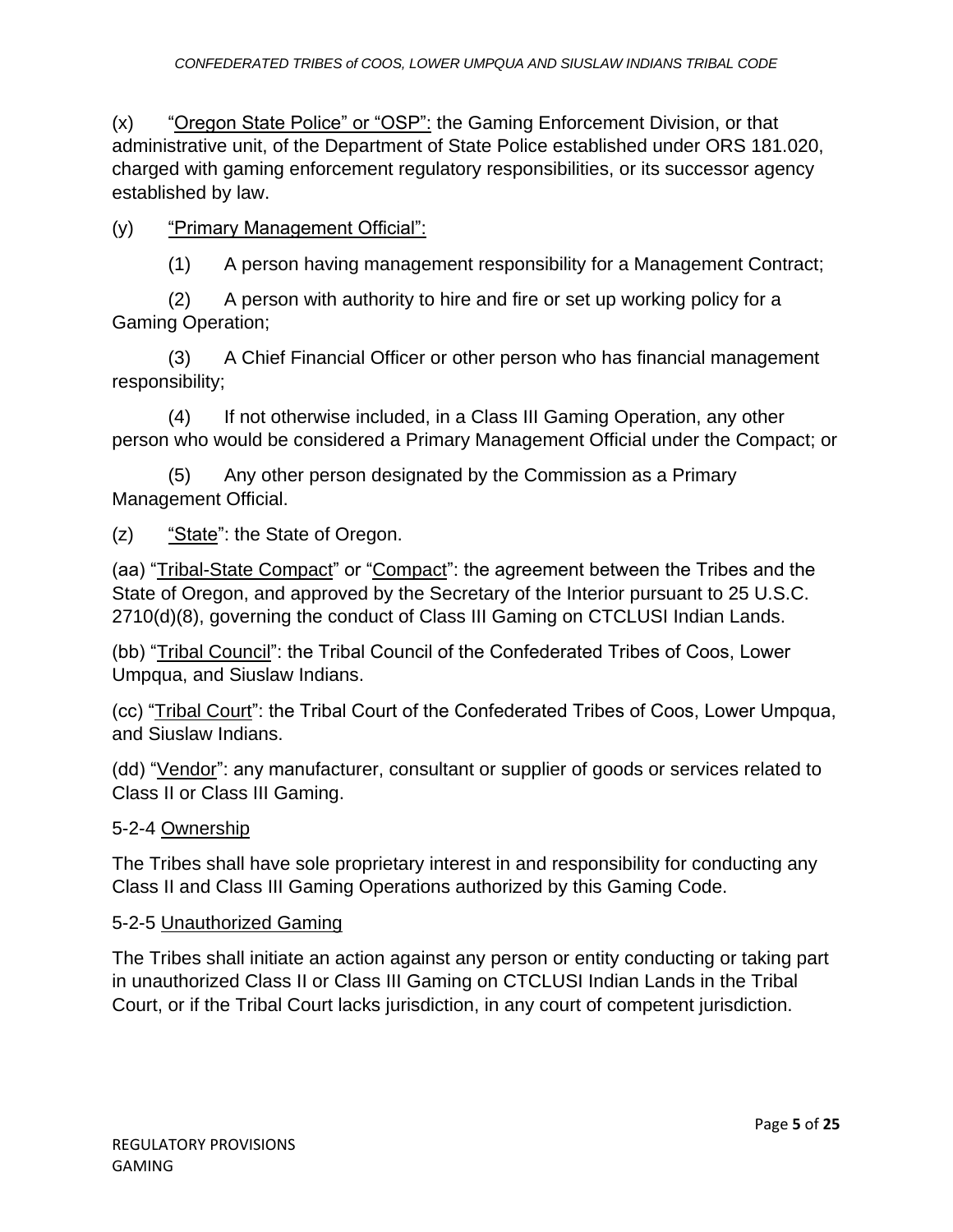### 5-2-6 Use of Net Revenues

Net Revenues from Class II and Class III Gaming shall be used only for the following: funding tribal government operations and programs; providing for the general welfare of CTCLUSI and its members; promoting tribal economic development; donations to charitable organizations; or helping to fund operations of local governmental agencies.

### 5-2-7 Gaming Commission

(a) The Gaming Commission is hereby established to regulate Class II and Class III Gaming on CTCLUSI Indian Lands. The Commission shall consist of five (5) members appointed by a majority vote of the Tribal Council.

(b) The purpose of the Commission and Commission Staff is regulatory, not managerial. The Commission, Commission Staff, or individuals designated to perform Commission duties shall not participate in any way in the management of a Gaming Operation. The Commission and Commission Staff shall conduct oversight to ensure compliance with the Compact, and with tribal, federal, and, if applicable, State law and regulations. The Commission shall serve as the licensing authority for individuals employed in a Gaming Operation and shall ensure that appropriate background investigations are conducted as part of the licensing process. The Commission and Commission Staff shall also monitor compliance with the MICS or TICS, as appropriate, for a Gaming Operation. In order to carry out its regulatory duties, the Commission and Commission Staff shall have unrestricted access to all areas of a Gaming Operation and to all records. The Commission shall have the authority to take enforcement actions, including suspension or revocation of an individual gaming license when appropriate.

(c) CTCLUSI recognizes the importance of an independent Commission in maintaining a well-regulated Gaming Operation. The Commission shall act independently and autonomously from the Tribal Council in all matters within its purview. No prior or subsequent review by the Tribal Council of any actions of the Commission shall be required or permitted, except as otherwise explicitly provided in this Gaming Code.

(d) Commissioners must meet the following minimum eligibility requirements:

(1) Commissioners must be at least twenty-one (21) years of age;

(2) Commissioners must successfully complete a background investigation, as set forth in CLUSITC 5-2-15;

- (3) No member of the Tribal Council may serve as a Commissioner;
- (4) No employee of a Gaming Operation may serve as a Commissioner.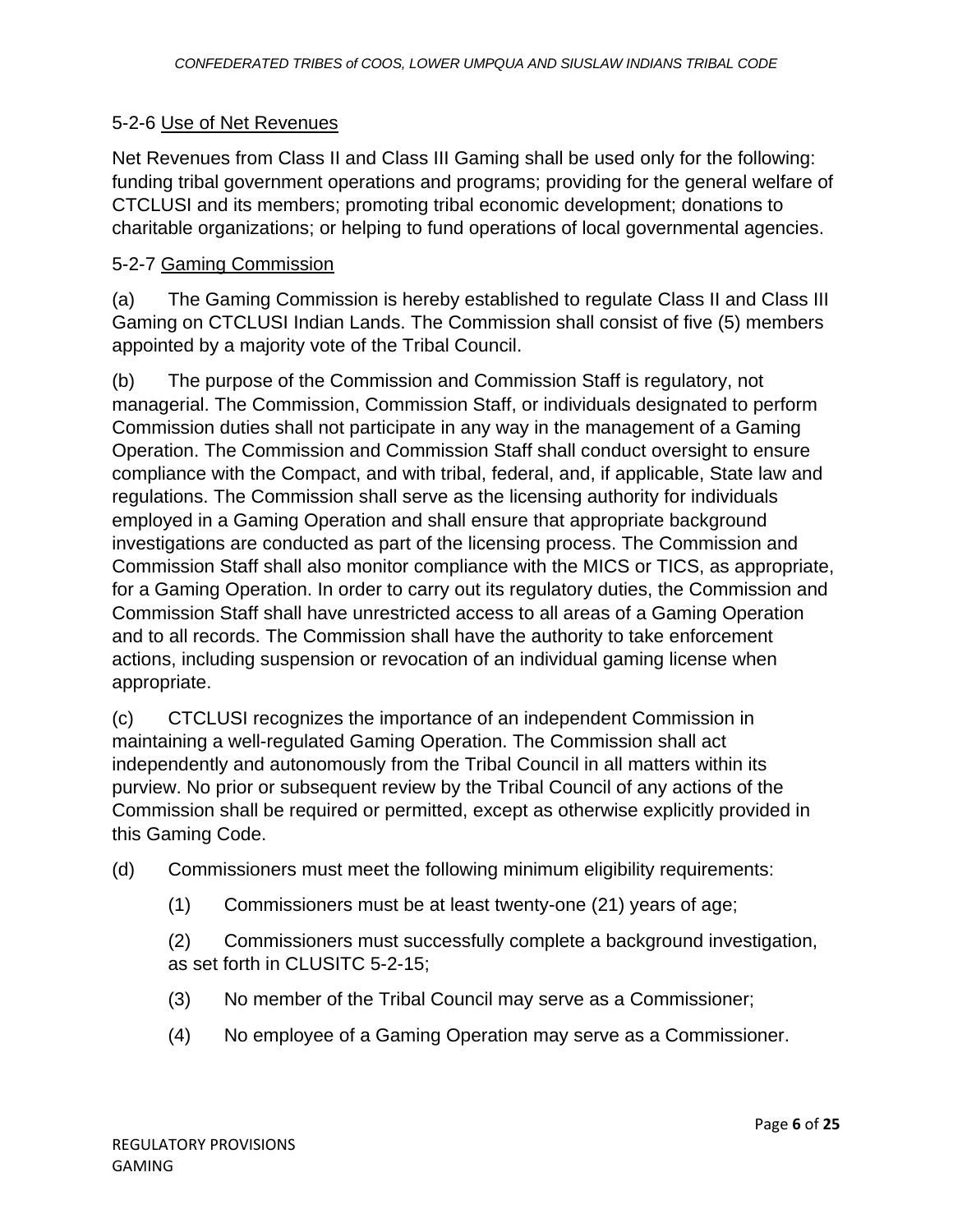(e) The following restrictions shall apply to Commissioners:

(1) Commissioners are prohibited from gaming in a Gaming Facility;

(2) Commissioners shall not have any financial interest in any gaming by any Gaming Facility patron; and

(3) Commissioners are prohibited from accepting complimentary items from a Gaming Operation, excepting authorized accommodations, meals, and related expenses in connection with official Commission duties.

(4) Commissioners are prohibited from voting in any matter wherein he or she or a member of his or her Immediate Family has a direct personal and/or financial interest.

(f) The Commission shall exercise all powers necessary to regulate Class II and Class III Gaming on CTCLUSI Indian Lands, consistent with IGRA, this Gaming Code, the Compact and other applicable law. The duties of the Commission include the following without limitation:

(1). Developing all necessary license application forms;

(2) Processing all license applications, making determinations regarding the suitability of applicants for licensing, issuing licenses to qualified persons and notifying the NIGC of the issuance or denial of such licenses as required by IGRA and the NIGC implementing regulations;

(3) Approving, denying, limiting, conditioning, revoking, rescinding or suspending any gaming license or assessing a fine against any person or entity licensed or required to be licensed pursuant to this Gaming Code, IGRA, the Compact and other applicable law and regulations;

(4) Determining appropriate license fees;

(5) Promulgating and amending regulations as the Commission deems necessary to implement this Gaming Code and the Tribal-State Compact;

(6) Imposing civil penalties or other sanctions including seizure of property; and

(7) Executing all other duties assigned to the Commission in the Compact and/or by the Tribal Council.

(g) Terms of office for Commissioners shall be three (3) years or until a successor is appointed. Upon NIGC approval of amendments to this Gaming Code expanding the size of the Gaming Commission from three (3) to five (5) members, the initial terms of Commissioners will be staggered as follows: one member shall serve an initial term of one (1) year; two members shall serve an initial term of two (2) years; and two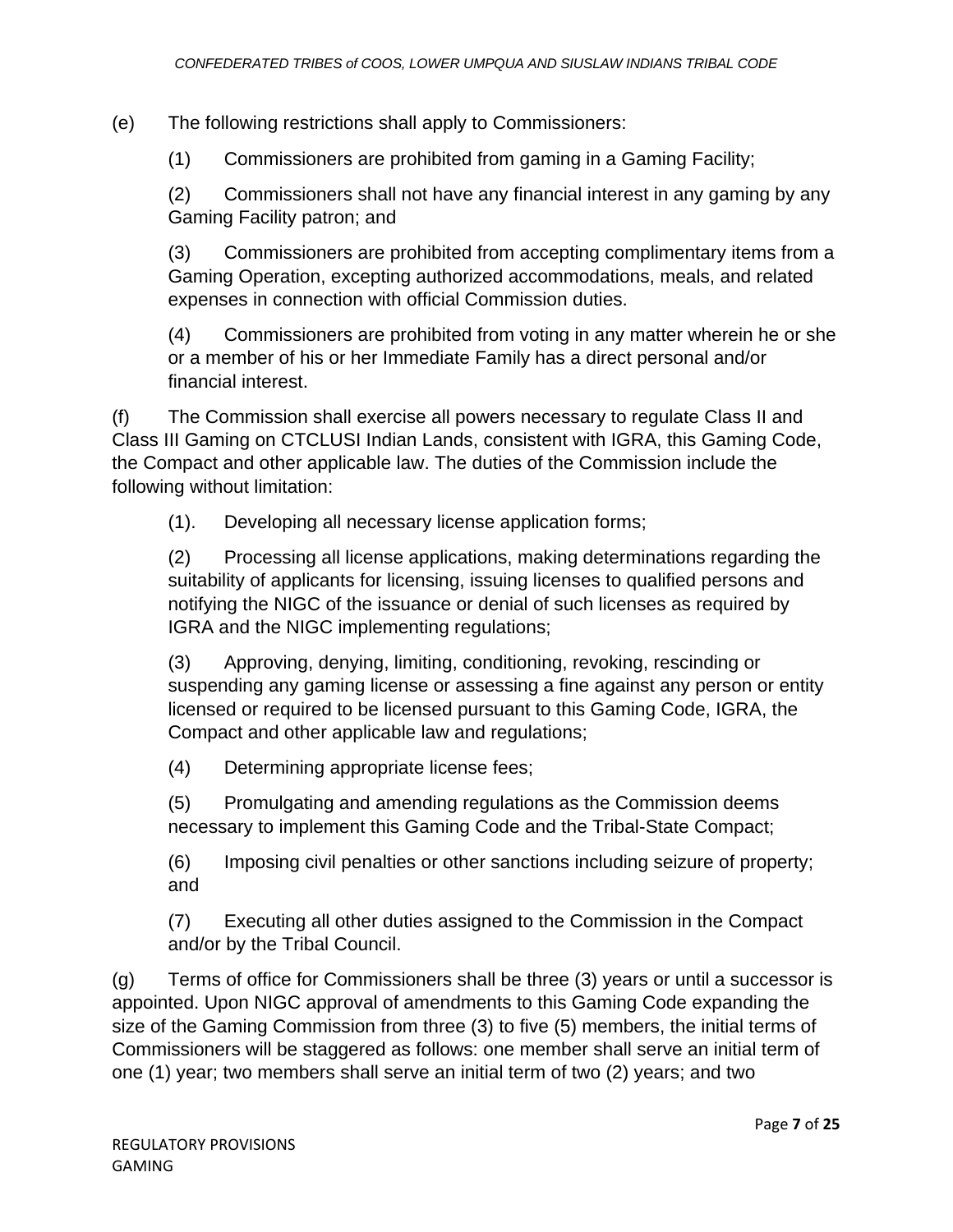members, including the Chair, shall serve an initial term of three (3) years. Subsequent to the initial term, each Commissioner may be appointed to additional three-year terms, at the discretion of the Tribal Council. Upon approval of this Gaming Code by the NIGC, the Tribal Council shall appoint a Chair and a Vice-Chair, who shall thereafter serve their initial terms.

(h) Commissioners may be removed from office prior to the expiration of their respective terms only for cause by a majority vote of the Tribal Council. Neglect of duty, misconduct, malfeasance, or other acts that would render a Commissioner unqualified for his/her position shall be cause for removal. Commissioners will be given an opportunity to provide evidence rebutting the grounds for their proposed removal. A vote of the Tribal Council on the decision to remove a Commissioner shall be final and not subject to appeal.

(i) The Tribal Council shall promptly fill Commission vacancies. Newly appointed Commissioners shall fill the term of the Commissioner whom they are replacing.

(j) A Commissioner's seat shall be immediately vacant upon conviction of any felony, conviction of any misdemeanor related to illegal gambling or bribery, or upon having three (3) consecutive unexcused absences from Commission meetings.

(k) As set forth in CLUSITC 5-2-8(a), nothing in this Gaming Code prohibits the Executive Director from simultaneously serving on the Commission. In the event that the Executive Director serves on the Commission and his or her employment is terminated for any reason, he or she shall also immediately vacate his or her seat on the Commission. Thereafter, the Tribal Council may in its sole discretion choose to appoint the former Executive Director to the vacant Commission seat if the former Executive Director is qualified for the position.

(l) The Tribal Council shall establish compensation rates for Commissioners. Commissioner compensation shall not be based on a percentage of gaming revenue.

(m) Any regulations promulgated by the Commission to implement this Gaming Code and the Tribal-State Compact shall be subject to the following requirements:

(10 The Commission shall provide a minimum of thirty (30) days' notice of proposed regulations.

(2) Notice of the proposed regulation(s) shall be posted at the Gaming Facility, the tribal offices, and the tribal community center, and provided to the Tribal Council and the management of all Gaming Facilities.

(3) The notice shall specify the purpose of the proposed regulation, the proposed language, and the factors the Commission has considered in its determination to enact the proposed regulation, and an address at which the Commission shall receive comments.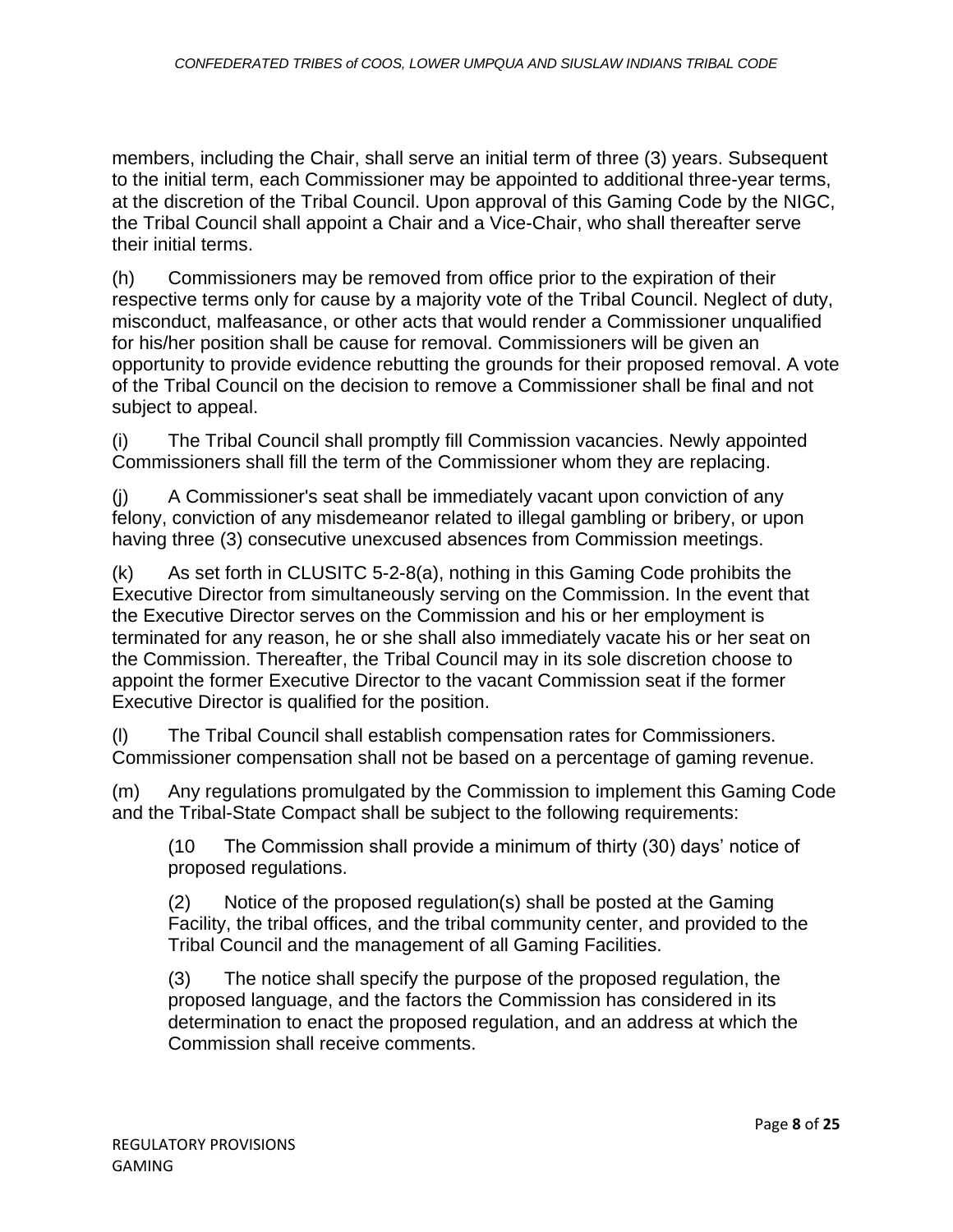(4) During the notice period, the Commission shall receive comments regarding the proposed regulation at the Commission offices, or at a designated mailing address.

(5) After the notice period has ended, the Commission shall consider comments on the proposed regulation at a public meeting.

(6) Thereafter, the Commission shall determine whether any changes should be made to the proposed regulation based on comments received and whether to adopt the proposed regulation.

(7) The validity of any Commission regulation may be determined by the Tribal Court in the following manner:

(a) The CTCLUSI Chief Executive Officer may file a petition for Tribal Court review of a Commission regulation at any time.

(b) Any person or entity that commented on a proposed Commission regulation as provided in CLUSITC 5-2-7(m)(4) may file a petition for Tribal Court review of the regulation within ten (10) days of the Commission's adoption of the regulation.

(c) The validity of any Commission regulation may be determined by Tribal Court upon enforcement of such regulation or order in the manner provided by Tribal law, except that Tribal Court shall not declare a Commission regulation invalid as to any licensee that agreed to be bound by the regulation as a condition of the licensee's license.

(d) Tribal Court shall declare a Commission regulation invalid only if it finds that the regulation:

- (i) Violates constitutional provisions;
- (ii) Exceeds the authority of the Commission; or

(iii) Was adopted without compliance with applicable rulemaking procedures, provided, however, that any such challenge must be brought within ninety days of the adoption of the regulation.

(n) The Commission shall meet as often as required to discharge its responsibilities and duties under this Gaming Code.

(o A quorum of the Commission shall consist of three (3) members. All decisions shall be made by a majority vote of the Commission.

(p) The Commission, through the Executive Director, shall make quarterly reports to the Tribal Council within thirty (30) days of the end of each quarter. The reports shall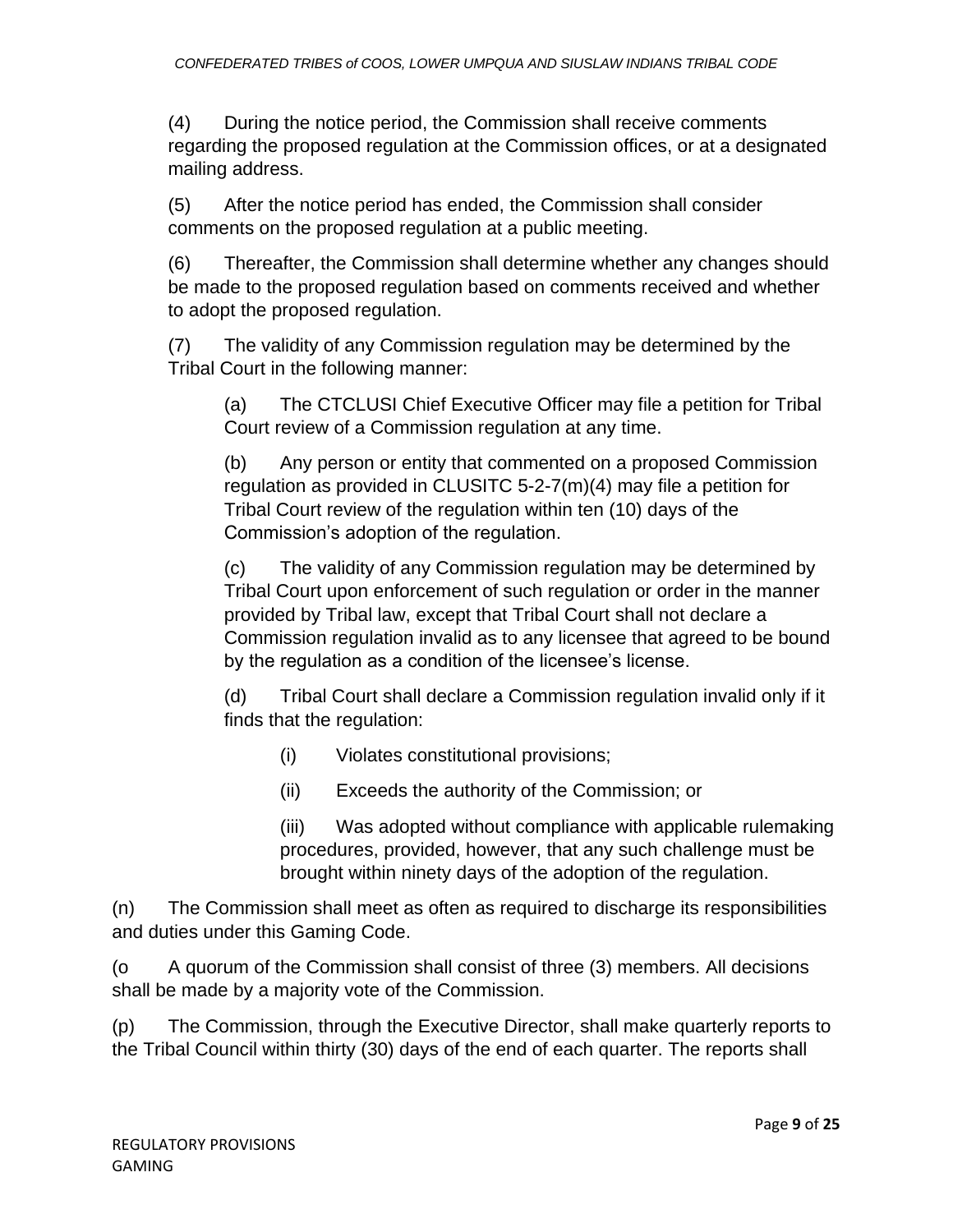include, at a minimum, a description of the work performed by the Commission during the previous quarter, as well as a summary of all licensing and enforcement actions.

(q) In all decisions, the Commission and Commission Staff shall act to promote and ensure integrity, security, honesty and fairness of operation and administration of all gaming activities.

(r) The Commission Staff shall prepare an annual budget, which shall be timely submitted to the Tribal Council for approval and published with the Tribes' annual budget. At the end of the budget year, any unexpended funds may be applied to the following year's budget at the Tribal Council's discretion.

(s) Subject to the annual budget approved by the Tribal Council, the Executive Director may organize the Commission Staff into divisions and employ such staff as necessary to implement this Gaming Code. All Commission Staff must satisfy all of the minimum eligibility requirements applicable to Commissioners, as set forth in CLUSITC 5-2-7(d), and are subject to the restrictions set forth in CLUSITC 5-2-7(e).

(t) The Commission Staff shall maintain files and records of the Commission and shall make such records available for inspection, as required by the Compact, this Gaming Code and applicable law. All files and records maintained by the Commission Staff shall be open for inspection by the Tribal Council, unless otherwise restricted by applicable law.

### 5-2-8 Commission Executive Director

(a) The Tribal Council shall appoint an Executive Director. The Executive Director and all Commission Staff must satisfy all of the minimum eligibility requirements applicable to Commissioners, as set forth in CLUSITC 5-2-7(d) of this Gaming Code.

(b) The Executive Director shall be responsible for the hiring and firing of Commission Staff and for the day-to-day monitoring of gaming activities, including the implementation and enforcement of the regulations promulgated by the Commission.

(c) The Executive Director shall attend and be permitted to participate actively in all meetings of the Commission.

(d) Removal of the Executive Director:

(1) The Executive Director shall be immediately and automatically removed if at any point during his/her employment the Executive Director fails to meet the minimum eligibility standards for Commissioners set forth in CLUSITC 5-2-7(d), engages in conduct prohibited by CLUSITC 5-2-7(e), or is convicted of any felony or any misdemeanor related to illegal gambling or bribery.

(2) Subject to the provisions of subsection (1) above, the Executive Director shall serve at the pleasure of the Tribal Council.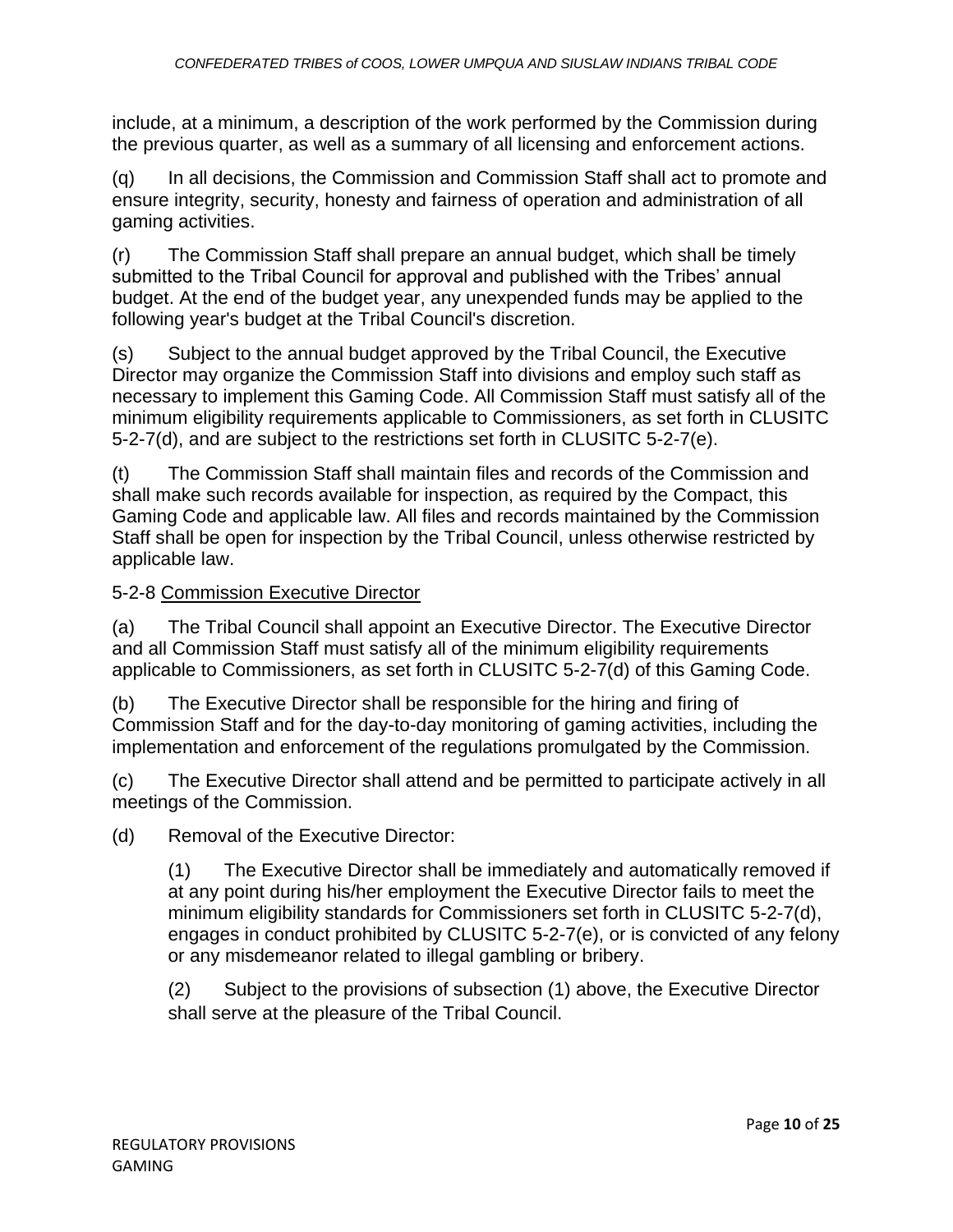(3) Notwithstanding the provisions of CLUSITC Chapter 9-4, if the Executive Director is removed for any reason, there shall be no right of appeal.

(e) The Executive Director, supported by Commission Staff, shall carry out all duties and responsibilities assigned to the Executive Director under this Gaming Code. The Executive Director shall at all times act to promote and ensure the integrity, security, honesty and fairness of the operation and administration of all gaming activity. The duties of the Executive Director include, but are not limited to, the following:

(1) Overseeing the Gaming Operations to ensure compliance with this Gaming Code and the Compact;

(2) Communicating with the NIGC and agencies of the State of Oregon, including the Oregon State Police, as necessary and appropriate to ensure compliance with applicable NIGC regulations, the Tribal-State Compact and this Gaming Code;

(3) Ensuring there is an adequate system for background investigations of license applicants and licensees, and that oversight of licensees is conducted on an ongoing basis;

(4) Conducting or causing to be conducted background investigations as set forth in this Gaming Code;

(5) Submitting a notice of results of the background investigation of any Key Employee or Primary Management Official to the NIGC, as set forth in 25 CFR Parts 556 and 558;

(6) Submitting a complete copy of the background investigation report on any High Security or Primary Management Official to the Oregon State Police as required by the Compact;

(7) Conducting or causing to be conducted testing for illegal drug use as set forth in this Gaming Code;

(8) Inspecting and examining all premises where gaming is conducted or Gambling Devices and/or equipment are stored, sold or distributed, and inspecting and examining all Gambling Devices, equipment and supplies to ensure compliance with this Gaming Code and any other applicable law;

(9) Inspecting and reviewing all gaming contracts to ensure compliance with this Gaming Code and any other applicable law; and inspecting and reviewing records, books and financial documents relating to the conduct of gaming to determine compliance by the licensee with this Gaming Code and any other applicable law;

(10) Establishing a list of persons not permitted by the Executive Director to game in a Gaming Facility;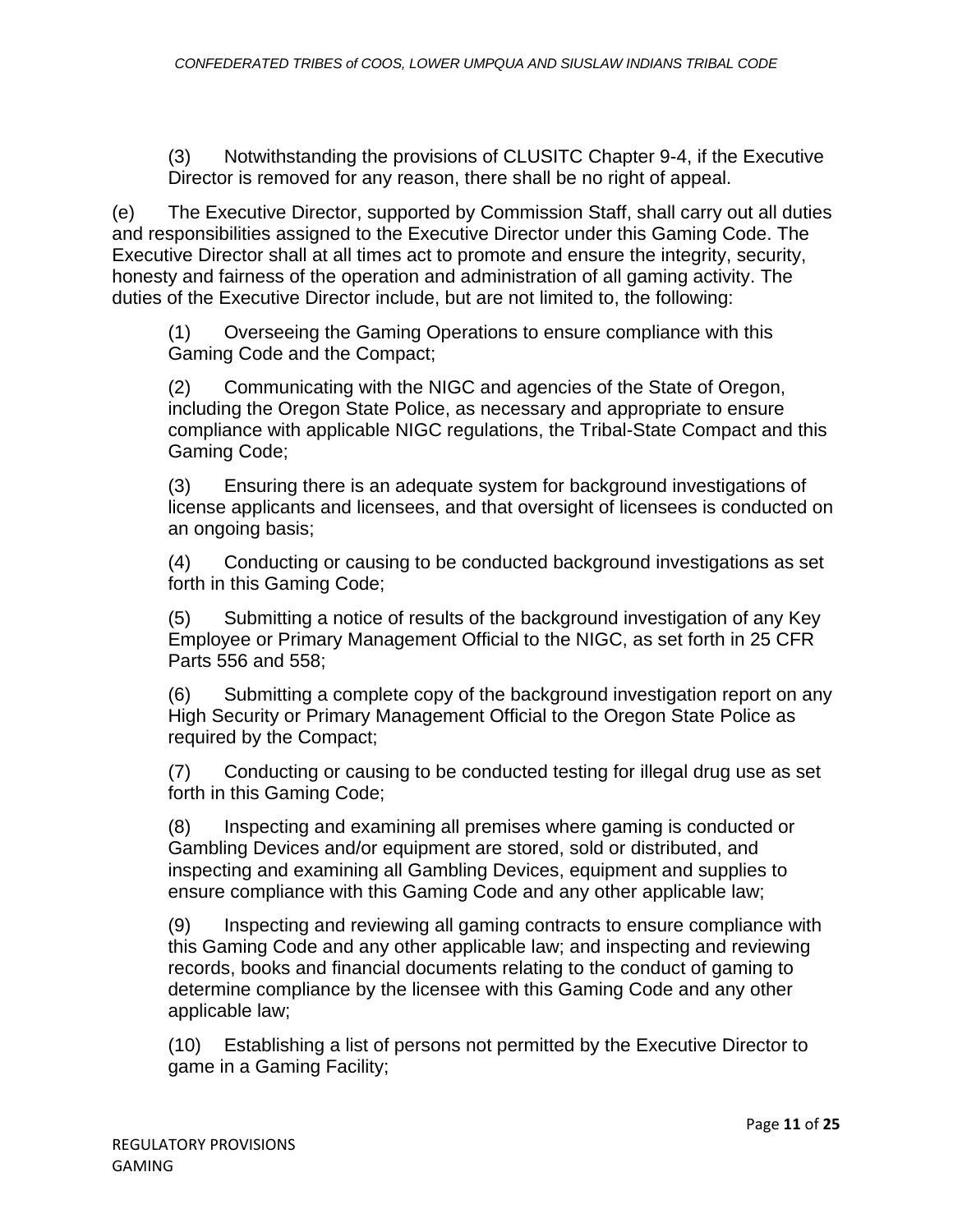(11) Safeguarding the assets transported to, from and within a Gaming Facility; and

(12) Investigating possible violations of this Gaming Code or the Compact, and recommending to the Commission whether sanctions should be imposed on any person subject to the jurisdiction of this Gaming Code.

# 5-2-9 Audit

(a) The Tribes, in conjunction with the Commission and Commission Staff, shall cause to be conducted an annual independent audit of each Class II and Class III Gaming Operation on CTCLUSI Indian Lands and, if required, shall cause the results of that audit to be timely submitted to the NIGC.

(b) All gaming related contracts that result in purchases of supplies, services, or concessions for more than \$25,000 in any year, except contracts for legal and accounting services, shall be specifically included within the scope of the audit.

# 5-2-10 Construction, Maintenance and Operation of Facility

Each Gaming Facility shall be constructed, maintained and operated in a manner that adequately protects the environment and the health and safety of the public. This shall include compliance with the Tribes' Building Code, CLUSITC Chapter 8-4, as may be amended.

## 5-2-11 Individuals Required to Be Licensed By the Commission

(a) Class II Gaming Operations: Primary Management Officials, Key Employees and Low Security Employees of Class II Gaming Operations shall be licensed by the Commission in accordance with the provisions of this Gaming Code and any applicable NIGC regulations.

(b) Class III Gaming Operations: Primary Management Officials, Key Employees, High Security Employees and Low Security Employees of Class III Gaming Operations shall be licensed by the Commission in accordance with the provisions of this Gaming Code, the Compact, and any applicable NIGC regulations.

## 5-2-12 License Applications

(a) The Commission shall adopt license application forms for all prospective employees of Class II or Class III Gaming Operations required by the Tribes to be licensed.

(b) The following notice shall be placed on the Tribe's license application form for a Key Employee or a Primary Management Official before it is filled out by an applicant:

In compliance with the Privacy Act of 1974, the following information is provided: Solicitation of the information on this form is authorized by 25 U.S.C. §§ 2701 et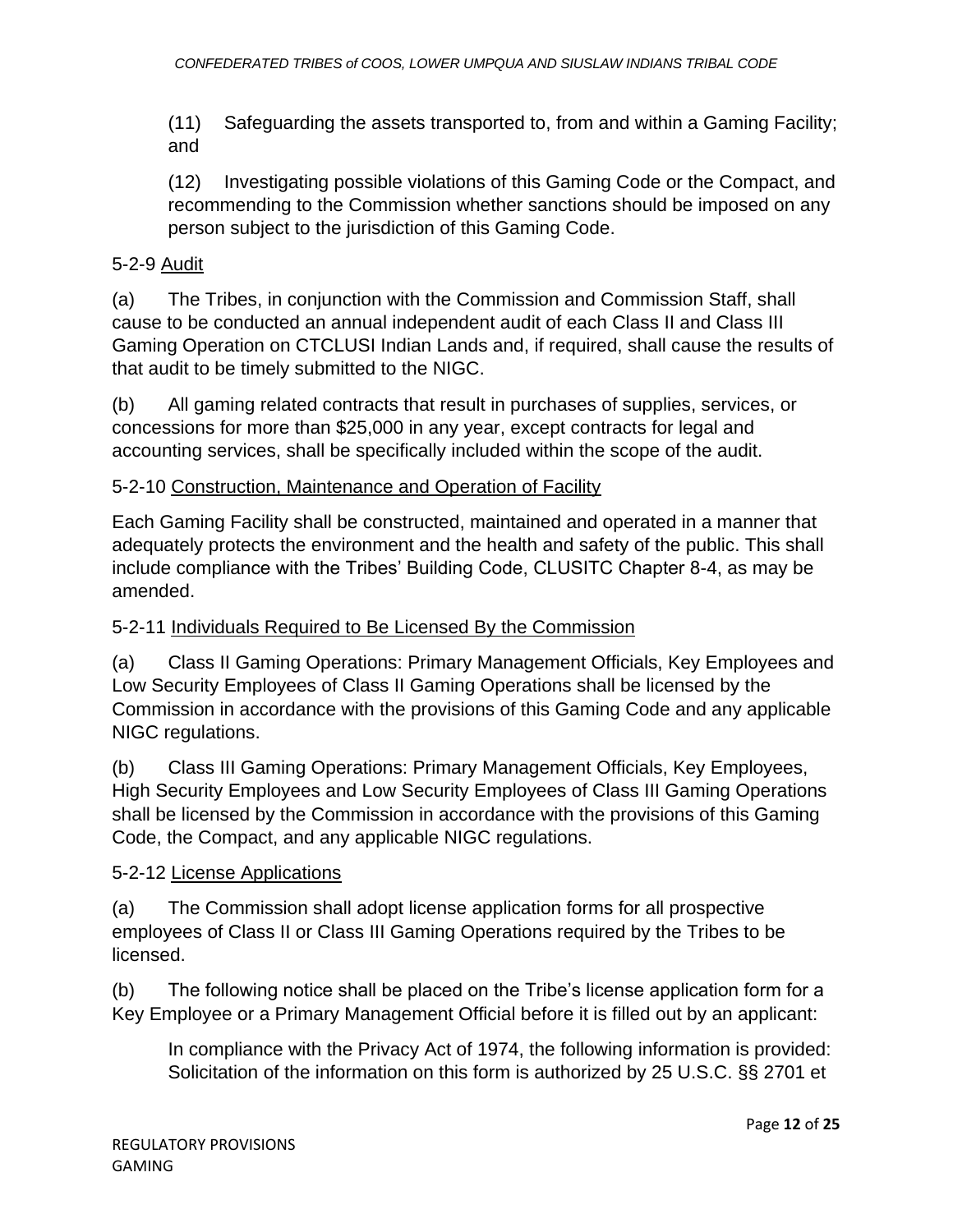seq. The purpose of the requested information is to determine the eligibility of individuals to be granted a gaming license. The information will be used by the Tribal gaming regulatory authorities and by the National Indian Gaming Commission members and staff who have need for the information in the performance of their official duties. The information may be disclosed by the Tribe or the NIGC to appropriate Federal, Tribal, State, local, or foreign law enforcement and regulatory agencies when relevant to civil, criminal or regulatory investigations or prosecutions or when pursuant to a requirement by a tribe or the NIGC in connection with the issuance, denial, or revocation of a gaming license, or investigations of activities while associated with a tribe or a gaming operation. Failure to consent to the disclosures indicated in this notice will result in a tribe being unable to license you for a Primary Management Official or Key Employee position.

The disclosure of your Social Security Number (SSN) is voluntary. However, failure to supply a SSN may result in errors in processing your application.

(c) The following additional notice shall be placed on the application form for a Key Employee or a Primary Management Official before it is filled out by an applicant:

A false statement on any part of your license application may be grounds for denying a license or the suspension or revocation of a license. Also, you may be punished by fine or imprisonment (U.S. Code, title 18, section 1001).

(d) The Commission Staff shall notify in writing existing Key Employees and Primary Management Officials who have not completed an application containing the notices set forth above that they shall either:

(1) Complete a new application form that contains the Privacy Act, false statement, and disclosure notices; or

(2) Sign a statement that contains the Privacy Act, false statement and disclosure notices and consent to the routine uses described in those notices.

(e) In accordance with the Compact, the application form to be signed by an applicant for a tribal gaming license in a Class III Gaming Operation shall include a notice that the applicant consents to disclosure to the State of relevant tribal records.

5-2-13 Background Investigations of Applicants for Positions in the Class II and Class III Gaming Operations

(a) Each applicant for a position as a Primary Management Official, Key Employee or Low Security Employee shall provide all of the following information, which shall be used to conduct a background investigation: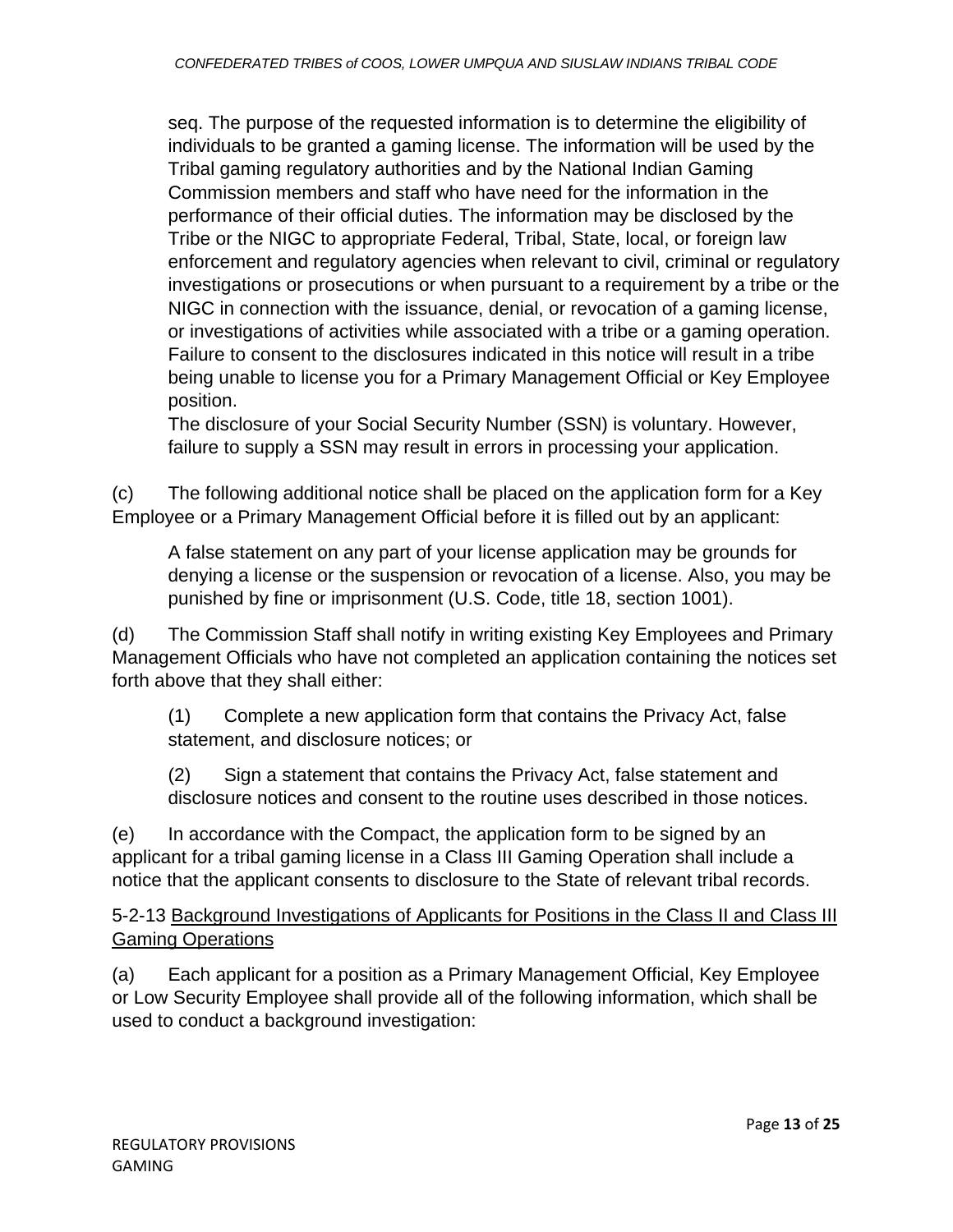(1) Full name, other names used (oral or written) including nicknames and aliases, social security number(s), birth date, place of birth, citizenship, gender, all languages (spoken or written);

(2) All the following information currently and for at least the previous five (5) years: business and employment positions held, ownership interests in those businesses, business and residence addresses, and driver's license number(s) or state-issued identification card(s);

(3) Names and current addresses of at least three (3) personal references, including at least one personal reference who was acquainted with the applicant during each period of residence listed under paragraph (a)(2) of this section;

(4) Current business, residence and mobile telephone numbers;

(5) A description of any existing and previous business relationships with Indian tribes, including ownership interests in those businesses;

(6) A description of any existing and previous business relationships with the gaming industry in general, including ownership interests in those businesses;

(7) The name and address of any licensing or regulatory agency with which the applicant has filed an application for a license or permit related to gaming, whether or not such license or permit was granted, and, if any disciplinary actions were taken by any such licensing or regulatory agency, a description of such disciplinary actions;

(8) The name and address of any licensing or regulatory agency with which the applicant has filed an application for an occupational license or permit, whether or not such license or permit was granted;

(9) For each felony for which there is an ongoing prosecution or a conviction: the charge, the name and address of the court involved, and the date and disposition, if any;

(10) For each misdemeanor or infraction conviction or ongoing prosecution (except minor traffic violations): the charge, the name and address of the court involved, and the date and disposition, if any;

(11) For each criminal charge (except minor traffic charges), whether or not convicted, and not otherwise listed: the charge, the name and address of the court involved, and the date and disposition, if any;

- (12) Current photograph or photo identification;
- (13) Any other information the Commission may deem relevant; and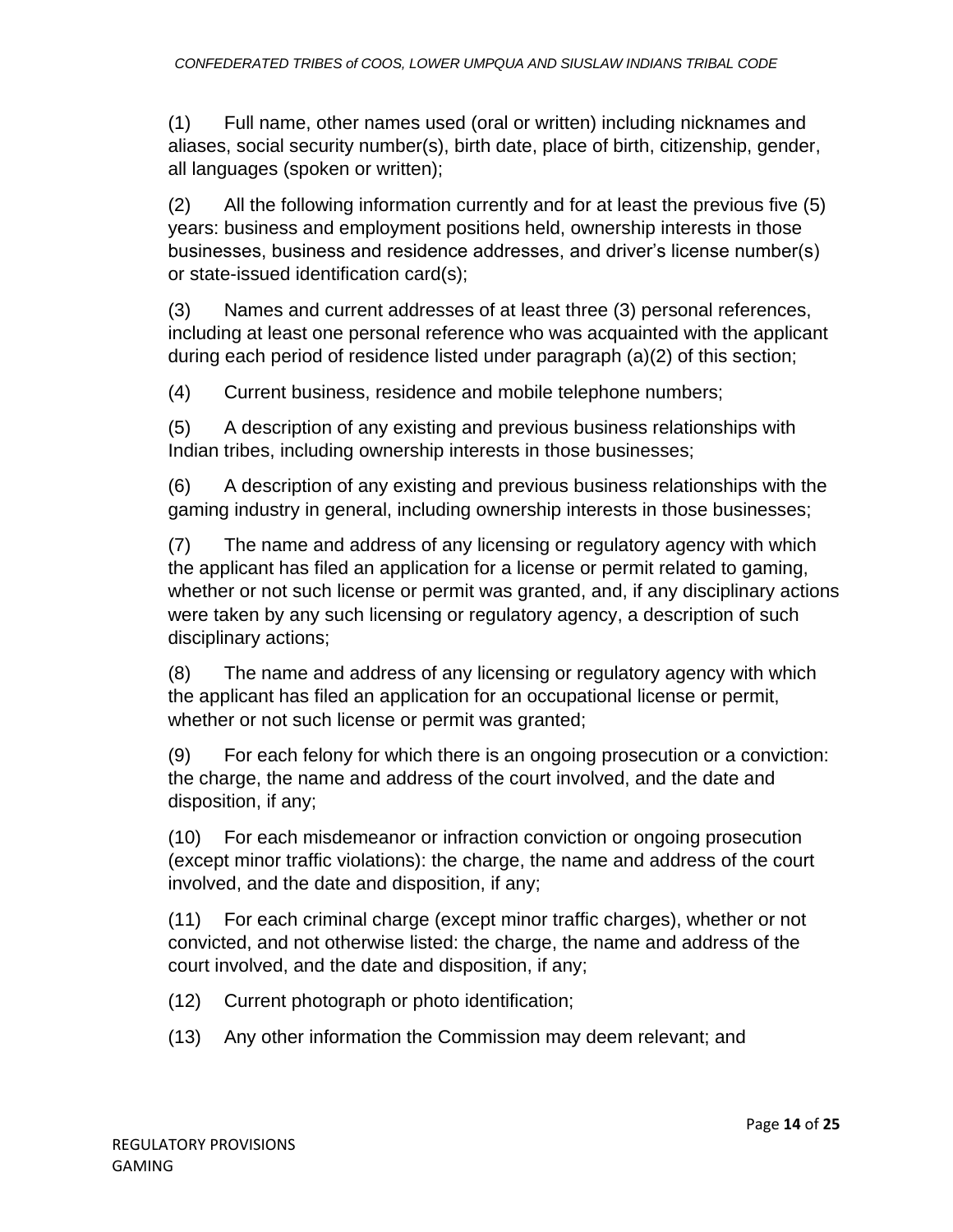(14) Fingerprints consistent with procedures adopted by CTCLUSI according to CLUSITC 5-2-14.

(b) In addition to the requirements set forth in subsection (a), each applicant for a position as a Primary Management Official, Key Employee, High Security Employee or Low Security Employee of a Class III Gaming Operation shall also provide full and complete information regarding all criminal proceedings, except for minor traffic offenses, to which the applicant has been a party, regardless of when such criminal proceedings occurred, as required by the Compact.

(c) In conducting a background investigation, the Commission and Commission Staff shall keep confidential the identity of each person interviewed in the course of the investigation.

(d) When a Primary Management Official or Key Employee is employed by the Tribes, a complete application file, containing all of the information listed in CLUSITC 5¬2-13(a), shall be maintained.

## 5-2-14 Fingerprinting of Certain Applicants for Positions in the Class II or Class III Gaming Operation

(a) Fingerprinting of Primary Management Officials, Key Employees and Low Security Employees of a Class II Gaming Operation. In addition to the requirements set forth in CLUSITC 5-2-13 of this Gaming Code, applicants for a position as a Primary Management Official, Key Employee or Low Security Employee of a Class II Gaming Operation shall have fingerprints taken consistent with procedures adopted by the Commission according to 25 CFR § 522.2(h). Fingerprints shall be taken, processed and reviewed by an official of the Gaming Commission Licensing Section or Tribal Police Department using state and federal data banks, including the criminal history records maintained by the Federal Bureau of Investigation. The Commission Staff may submit fingerprint cards of applicants for a position as a Primary Management Official or Key Employee to the NIGC for processing, as provided in 25 CFR § 514.15.

(b) Fingerprinting of Primary Management Officials, Key Employees and High Security Employees of a Class III Gaming Operation. In addition to the requirements set forth in CLUSITC 5-2-13 of this Gaming Code, applicants for a position as a Primary Management Official, Key Employee, or High Security Employee of a Class III Gaming Operation shall provide fingerprints. Fingerprints shall be taken, processed and reviewed by an official of the Gaming Commission Licensing Section or Tribal Police Department using state and federal data banks, including the criminal history records maintained by the Federal Bureau of Investigation. The Commission Staff may, in the alternative, choose to have the fingerprints taken, processed and reviewed by an official of the Oregon State Police in accordance with the Compact, or may submit fingerprint cards of applicants for a position as a Primary Management Officials or Key Employee to the NIGC for processing, as provided in 25 CFR § 514.15.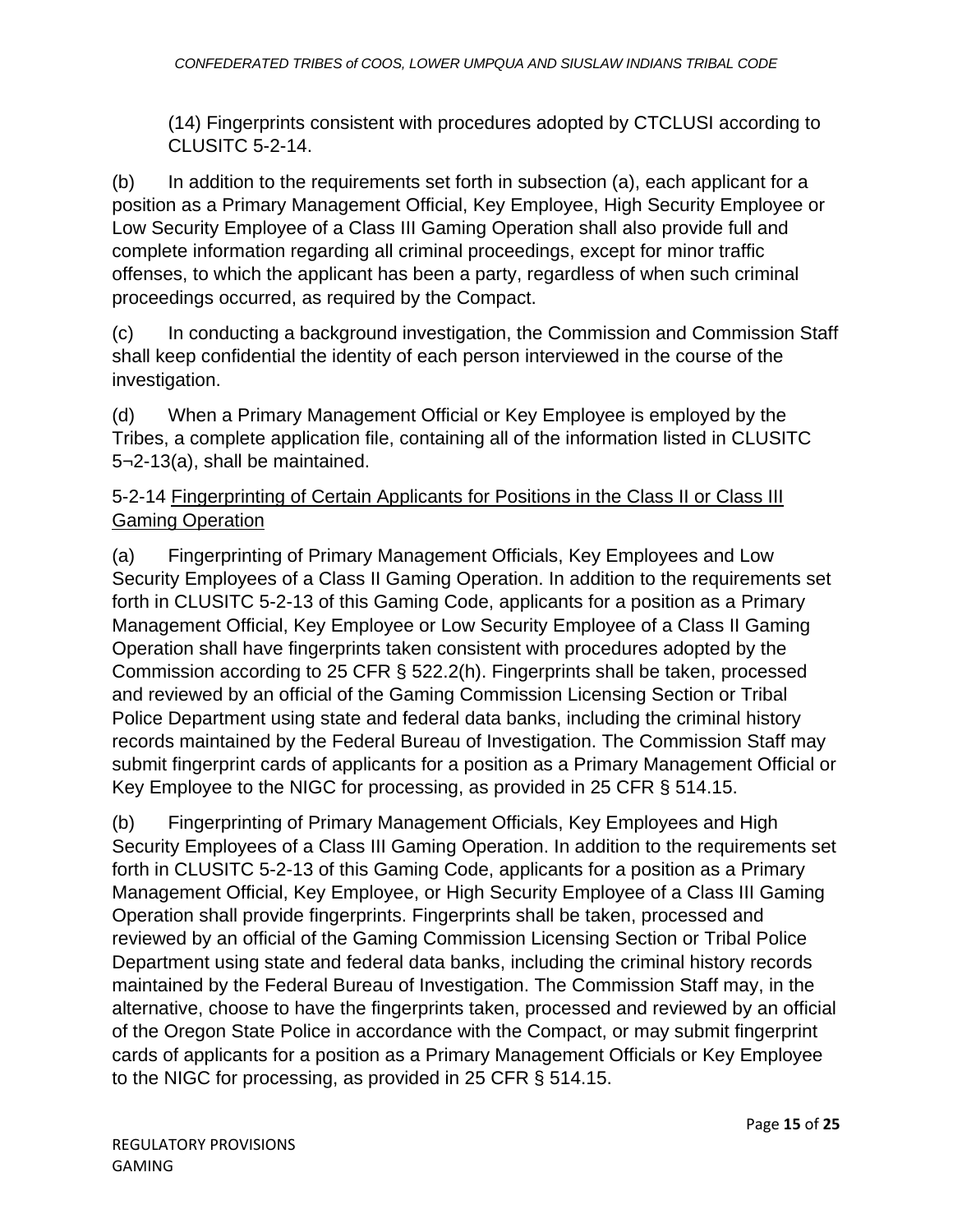(c) The Commission Staff may, in its discretion, require any other prospective or current employee in a Class II or Class III Gaming Operation to provide fingerprints as part of the background investigation.

## 5-2-15 Background Investigations of Commissioners and the Executive Director

(a) The Commission Staff shall conduct a background investigation on each prospective Commissioner and on the Executive Director prior to his/her appointment. Each prospective Commissioner and the Executive Director shall provide all of the information required by CLUSITC 5-2-13(a)(1-14), as well as any other information the Commission Staff may deem relevant, which shall be used to conduct the background investigation.

(b) Each prospective Commissioner, the Executive Director and Commission Staff shall have fingerprints taken, processed and reviewed by an official of the Tribal Police Department or Gaming Commission Licensing Section using federal data banks, including the criminal history records maintained by the Federal Bureau of Investigation. The Commission Staff may, in the alternative, request to have fingerprints taken, processed and reviewed by an official of the Oregon State Police.

(c) In conducting a background investigation of a prospective Commissioner or Executive Director, the Commission Staff shall keep confidential the identity of each person interviewed in the course of the investigation.

(d) The Commission shall, by separate regulation, establish minimum criteria for the eligibility of Commissioners, the Executive Director and Commission Staff, which shall be at least as stringent as the eligibility requirements for issuance of a gaming license to a High Security Employee or Primary Management Official in a Class III Gaming Operation, as set forth in § 7(A)(5) of the Compact.

#### 5-2-16 Eligibility Determinations and Issuance of Licenses to Officials and Employees of the Class II and Class III Gaming Operations

(a) Prior to granting a gaming license to any individual required by the Commission to be licensed in a Class II or Class III Gaming Operation, the Commission Staff shall verify the information provided by the applicant, interview applicant's references, and review the results of the applicant's background investigation, prior activities, criminal records (if any), reputation, habits and associations, and any other information deemed relevant to make a finding concerning the eligibility of the applicant for employment in a Class II or Class III Gaming Operation. The Commission Staff shall prepare an investigative report that includes, at a minimum, the steps taken in conducting a background investigation, any results obtained, the conclusions reached, and the bases for those conclusions.

(b) If, on the basis of the investigative report, the Commission determines that employment or licensure of the individual in a Class II or Class III Gaming Operation would pose a threat to the public or Tribal interest or to the effective regulation of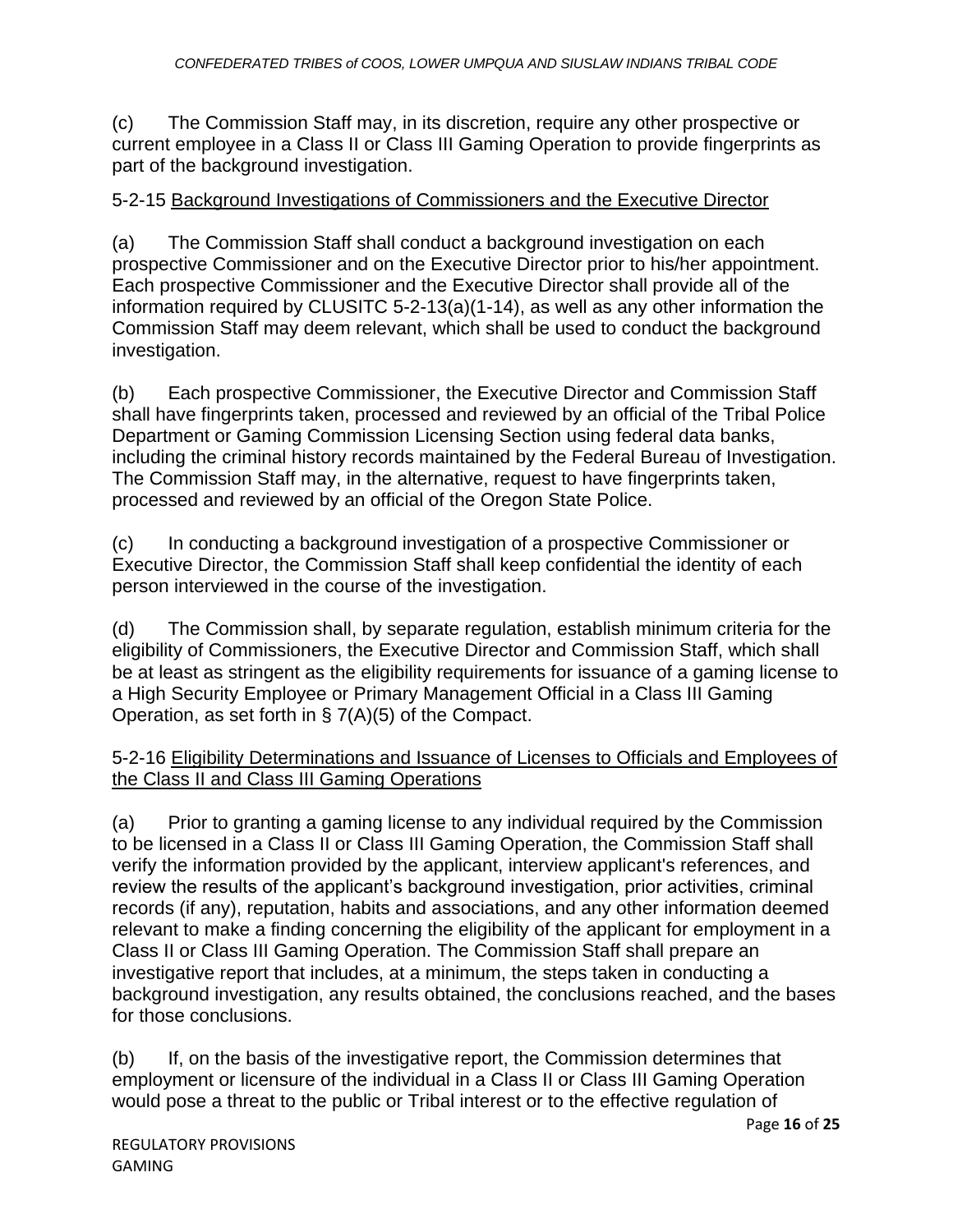gaming, or would create or enhance the danger of unsuitable, unfair or illegal practices or activities in the conduct of gaming, the Tribes, the Commission, or a Class II or Class III Gaming Operation, whichever is appropriate, shall not employ or license the individual. The decision of the Commission shall be final and not subject to appeal.

(c) The Commission shall not issue a license to any prospective Primary Management Official, Key Employee, High Security Employee or Low Security Employee of a Class III Gaming Operation if the Commission determines that employment or licensure of the individual in the Class III Gaming Operation is prohibited by the Tribal-State Compact.

(d) The Tribe shall not employ an individual in a Primary Management Official or Key Employee position who does not have a gaming license after ninety (90) days of beginning work at a Gaming Operation. The Commission may temporarily license a gaming employee to work in a Class II or Class III Gaming Operation; provided however, that such temporary licenses may not be issued for a period exceeding ninety (90) days, and employees shall remain on probation until the background investigation set forth in CLUSITC 5-2-13 of this Gaming Code is completed. In addition, where the temporary license is being issued to an employee in a Class III Gaming Operation, the Commission shall comply with the applicable provisions of the Compact.

(e Employee Gaming Licenses subject to this Code may not be granted for a period exceeding three (3) years.

(f) The Commission may license a Primary Management Official or Key Employee applicant after submitting a notice of results of the applicant's background investigation to the NIGC, as required by CLUSITC 5-2-19.

5-2-17 Request for Hearing on Denial or Nonrenewal of License.

(a) If an applicant for employment at the Class II or Class III Gaming Operation disagrees with an initial licensing decision of the Commission, or a decision by the Commission not to renew a license, she or he may request a hearing before the Commission not later than seven (7) days after receipt of notification of the Commission's decision. The Commission may, in its discretion, hold a hearing to review its decision.

(b) Following such hearing, the Commission shall affirm, modify or reverse its initial licensing decision.

(c) Any denial of a gaming license by the Commission shall be final. There shall be no right of appeal.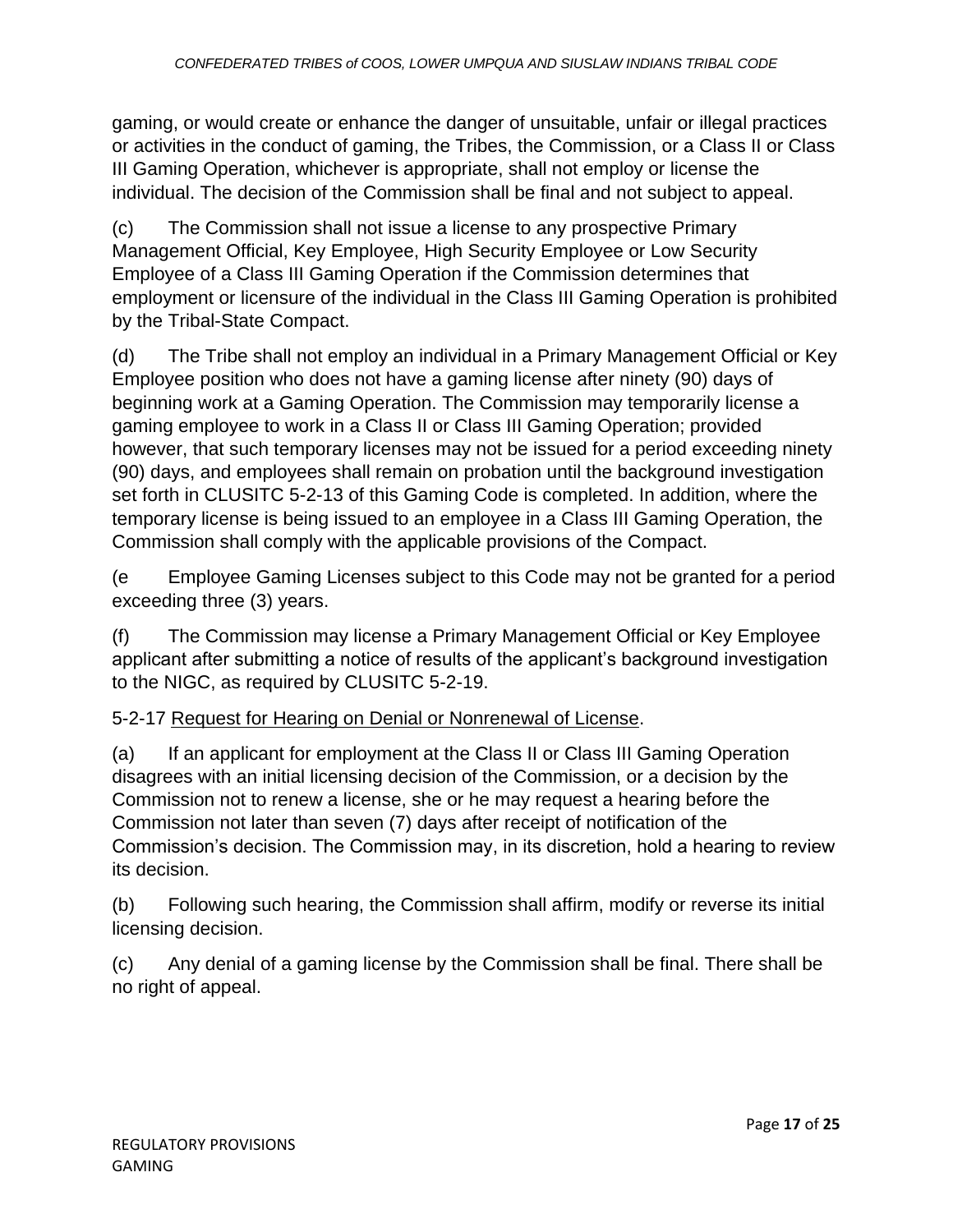5-2-18 Procedures for Forwarding Applications of Primary Management Officials, and High Security Employees of the Class III Gaming Operation to OSP

(a) The Commission Staff shall forward copies of the applicant information for Primary Management Officials and High Security Employees to the OSP, as provided in the Compact.

(b) If the Commission Staff conducts a background investigation on a Primary Management Official or a High Security Employee of a Class III Gaming Operation, the Commission Staff shall submit the completed investigative report to the OSP within sixty (60) days, as set forth in the Compact.

### 5-2-19 Reporting to the NIGC

(a) Before issuing a license to a Primary Management Official or Key Employee, the Commission shall prepare a notice of results of the applicant's background investigation to submit to the NIGC.

(1) The notice of results must be submitted to NIGC no later than sixty (60) days after the applicant begins working for the Tribes.

(2) The notice of results shall include the following information:

(A) The applicant's name, date of birth, and social security number;

(B) The date on which the applicant began, or will begin, working as a Primary Management Official or Key Employee;

(C) A summary of the information presented in the investigative report, including:

(i) licenses that have previously been denied;

(ii) gaming licenses that have been revoked, even if subsequently reinstated;

(iii) every known criminal charge brought against the applicant within the last ten (10) years of the date of the application; and

(iv) every felony offense of which the applicant has been convicted or any ongoing prosecution; and

(D) A copy of the eligibility determination made in accordance with CLUSITC 5-2-16.

(b) The Commission shall notify the NIGC of the issuance of a license to a Primary Management Official or Key Employee within thirty (30) days of issuance.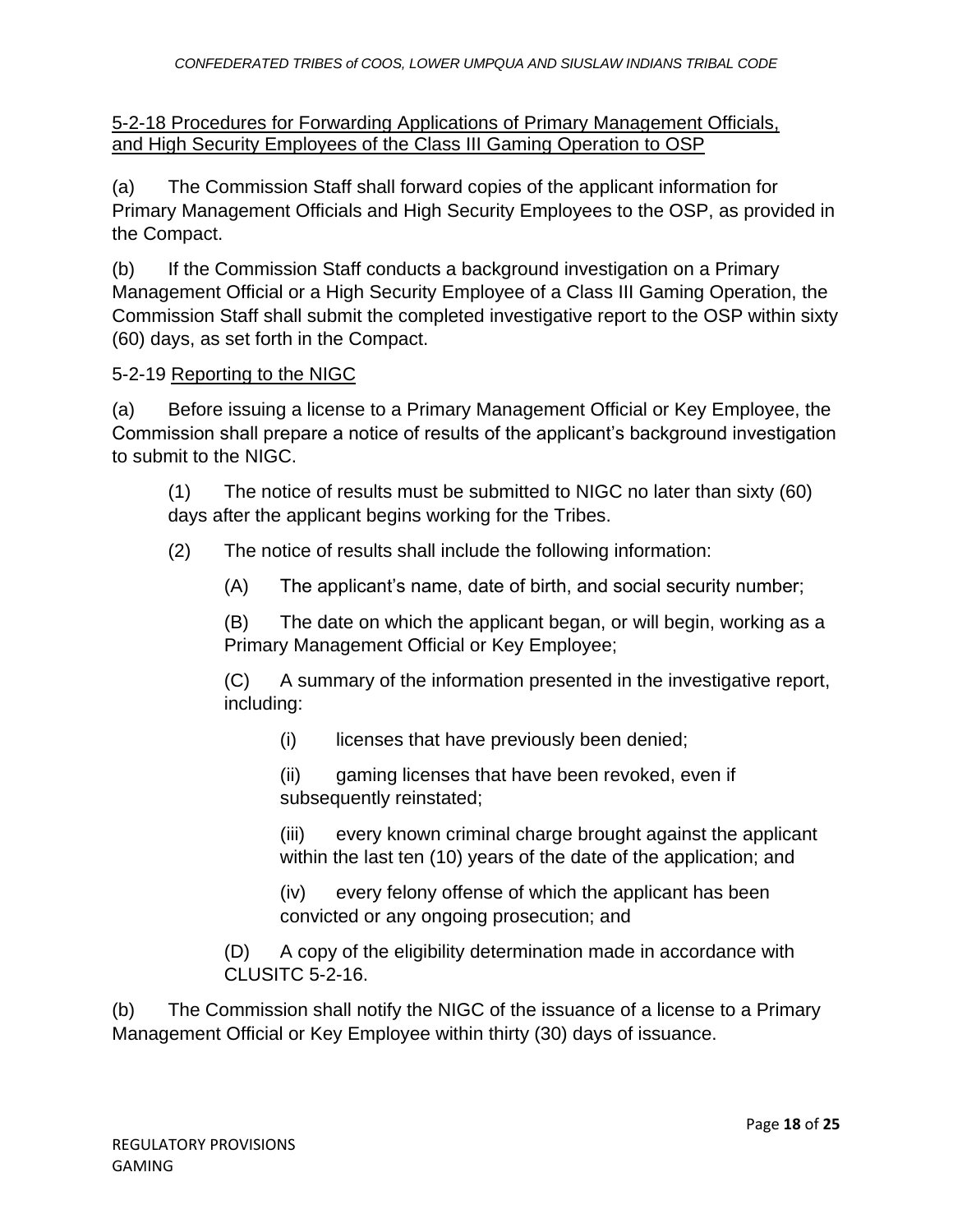(c) When the Commission does not license a license to an applicant for a Primary Management Official or Key Employee position, or revokes a previously issued license after reconsideration, it shall:

(1) Notify the NIGC; and

(2) Forward copies of its eligibility determination and notice of results of the applicant's background investigation to the NIGC for inclusion in the Indian Gaming Individuals Record System.

## 5-2-20 Recurring Background Investigations

(a) If, after issuance of a gaming license to a Primary Management Official, Key Employee, or other person required by the Commission to be licensed in a Class II Gaming Operation, the Commission Staff may conduct additional background investigations, at any time during the term of their employment, to determine whether the license should be suspended or revoked in accordance with CLUSITC 5-2-25 of this Gaming Code.

(b) As provided in the Compact, the Commission Staff or the State may conduct additional background investigations of any Class III Gaming employee at any time during the term of employment.

(c) The Commission Staff may conduct additional background investigations of a Commissioner if, at any point during that Commissioner's term, the Commission receives information indicating that the Commissioner may not meet the eligibility requirements for Commissioners set forth in this Gaming Code.

## 5-2-21 Drug Testing

(a) Each Commissioner, Commission Staff member, Primary Management Official, Key Employee, High Security Employee and Low Security Employee, upon selection or hire and prior to appointment or licensure, or upon renewal of a license, may be required to undergo testing for illegal drug use, the results of which may be used in appointment and licensing determinations.

(b) The Commission may condition a license on the licensee's periodic, random testing for illegal drug use if the results of the background investigation indicate that such drug testing is warranted.

(c) The Commission may adopt regulations relating to drug testing of licensed employees during their employment.

(d) Commissioners and Commission Staff shall be subject to the Tribe's policies and procedures for employee drug testing. Employees of a Class III Gaming Operation shall be subject to the Class III Gaming Operation's policies and procedures for employee drug testing.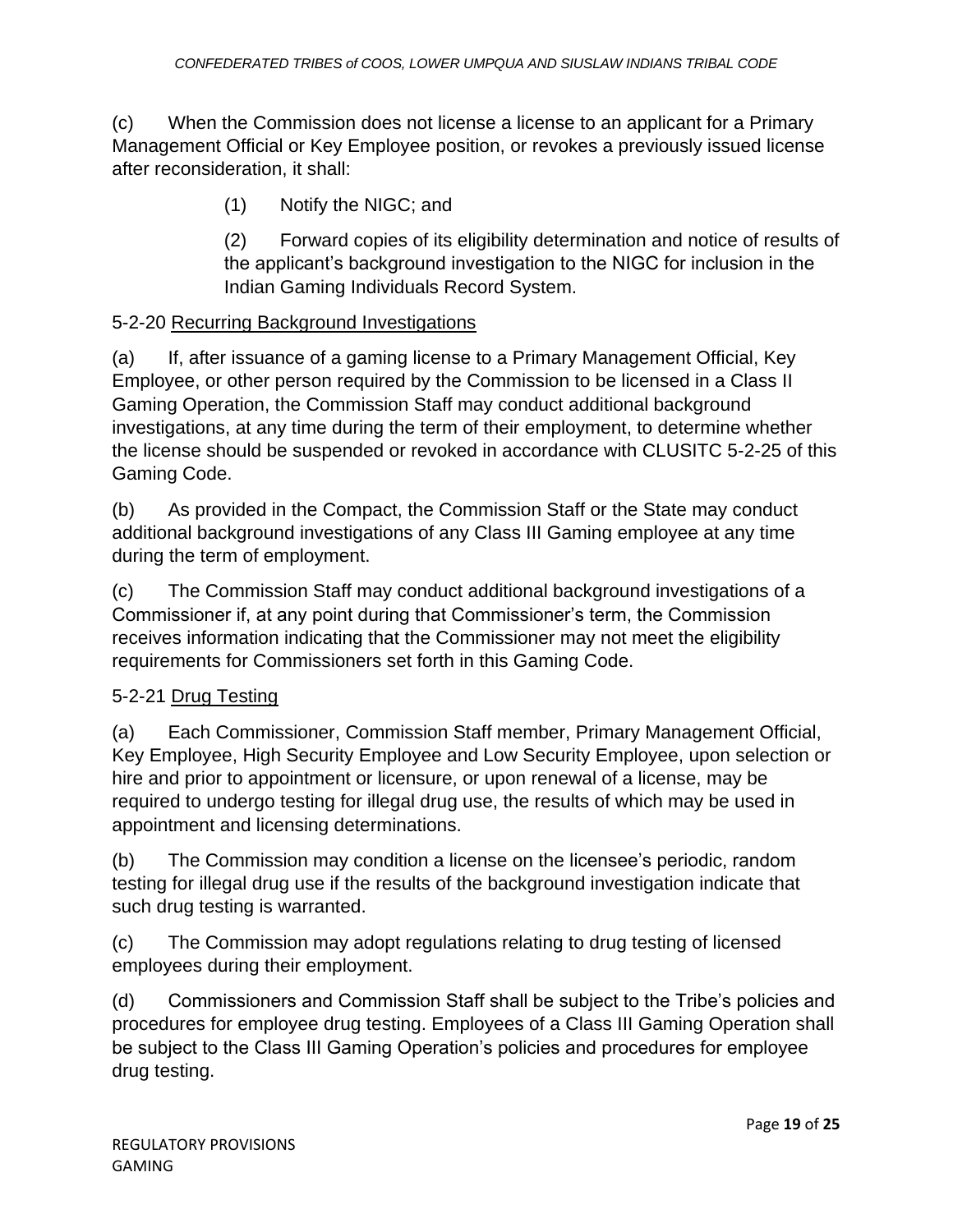# 5-2-22 Records Retention

(a) The Commission shall retain, for no less than three years from the date a Primary Management Official or Key Employee is terminated from employment with the Tribe, the following documentation:

- (1) Applications for licensing;
- (2) Investigative reports; and
- (3) Eligibility determinations.

# 5-2-23 Licensing of Vendors

(a) The Commission shall promulgate regulations for licensing of Vendors and ensure that a background investigation is conducted in accordance with such regulations and the Compact.

(b) The Commission shall adopt license application forms for Vendors.

(c) All applicants for a Vendor license shall provide all financial and operating data requested by the Commission Staff and/or the State.

(d) Vendor licenses may not be granted for a period exceeding seven (7) years in duration.

# 5-2-24 Gaming Facility Licenses

The Commission shall issue a separate license to each place, facility or location on Indian Lands where Class II and/or Class III Gaming is conducted under this Gaming Code, and shall provide NIGC with all required notices regarding such licenses as set forth in 25 CFR Part 559.

# 5-2-25 License Suspension and Revocation

(a) If, after issuance of a gaming license to any employee of a Class II or Class III Gaming Operation, the Commission receives notification from the NIGC, or reliable information from any other source, that a licensee may be ineligible for licensure, or may have violated this Gaming Code or regulations promulgated by the Commission, the Commission Staff shall immediately suspend such license, initiate an investigation and prepare a recommendation to the Commission.

(b) The Executive Director shall provide notice to the licensee, all Gaming Operations, the Human Resources Department and the Commission of the suspension and any proposed fine and/or revocation. The notice shall include the date, time and place for a hearing on the fine and/or revocation, as well as a written statement of the charges, setting forth the acts or omissions with which the licensee is charged and specifying the sections of this Gaming Code, the Compact, Commission regulations or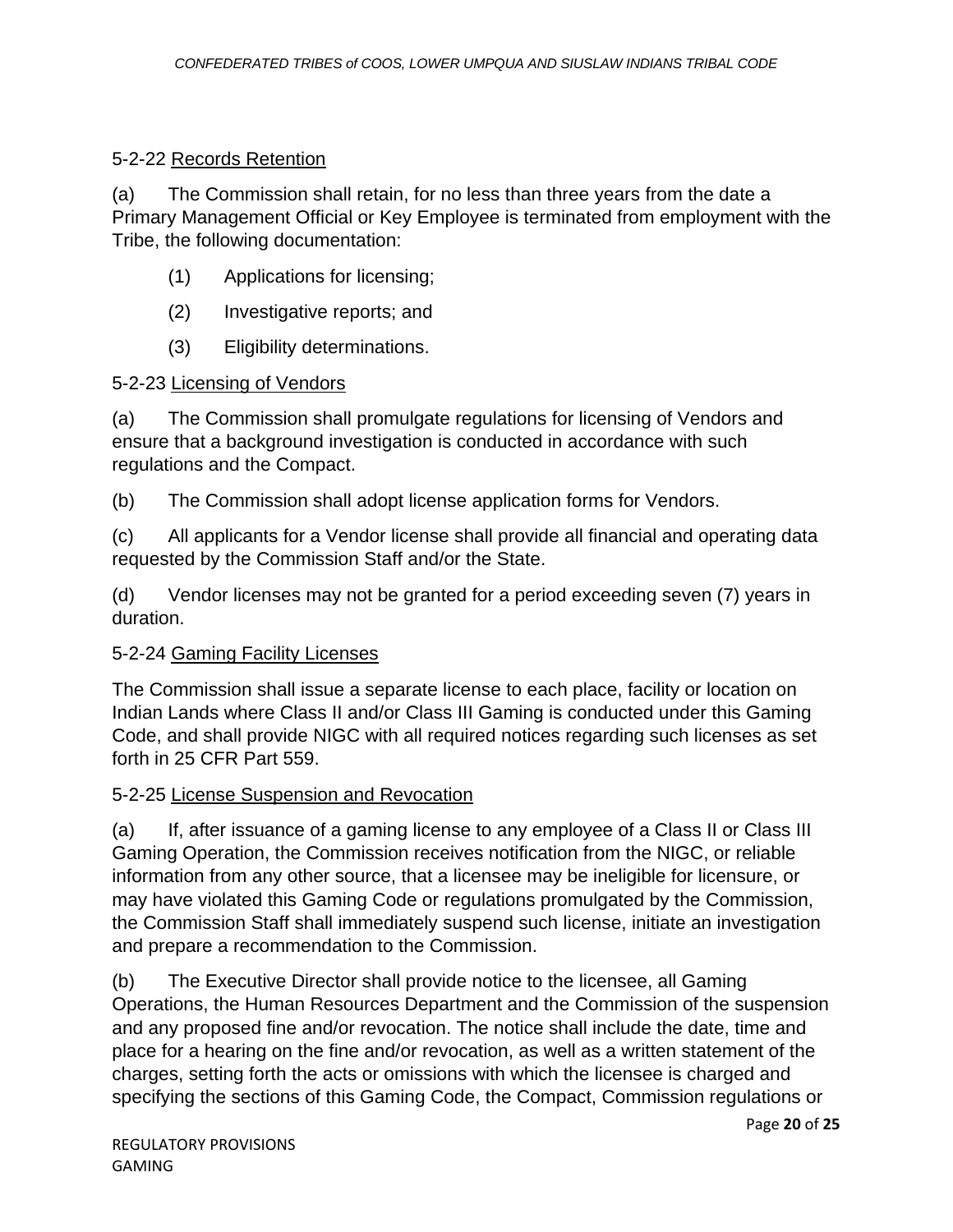any other applicable law alleged to have been violated. The hearing shall not take place less than ten (10) days after the licensee has received notice of the charges, in order to provide the licensee with an opportunity to file a written response. The Commission may grant an extension of time for the hearing upon request by the Executive Director or the licensee.

(c) After the hearing, the Commission shall render a written decision which shall contain findings of fact and conclusions of law.

(d) In the case of a Primary Management Official or a Key Employee, the

Commission shall notify the NIGC within forty-five (45) days of the decision to revoke or reinstate the license. In the case of all other licensees, the Commission shall notify the Oregon State Police of the decision when required to do so under the Tribal-State Compact.

(e) The decision of the Commission shall be final. There shall be no right of appeal.

# 5-2-26 Reconsideration of Licensing Applications

(a) If, within thirty (30) days of receiving a notice of results of an application for a Primary Management Official or Key Employee, the NIGC provides Commission with a statement itemizing objections to the issuance of the license, the Commission shall reconsider the application, taking into account the objections itemized by the NIGC. The Commission shall make the final decision whether to issue a license to such applicant.

(b) If the Commission has issued a license before receiving the NIGC's statement of objections, the Commission shall immediately suspend the license and shall provide the licensee with written notice of suspension, and shall notify the licensee of a time and place for a hearing to consider the itemized statement of objections; provided, however, that the requirement to provide notice and a hearing shall not apply to a temporary license issued in accordance with CLUSITC 5-2-16(d), which is intended to expire within ninety (90) days of issuance.

(c) Any such hearing shall follow the procedures described in CLUSITC 5-2-25.

## 5-2-27 Player Disputes

(a) A Gaming Operation shall immediately notify the Executive Director and the Executive Director shall investigate all unresolved patron disputes equal to or over \$500 and shall render a written decision within thirty (30) days of being notified of the player dispute.

(b) If a Gaming Operation is unable to resolve a player dispute involving winnings less than \$500, the Gaming Operation shall inform the player that a complaint may be filed with the Executive Director within five (5) days of the dispute, and provide the player with the Executive Director's address, telephone number and regular office hours. Upon receipt of a complaint, the Executive Director shall perform an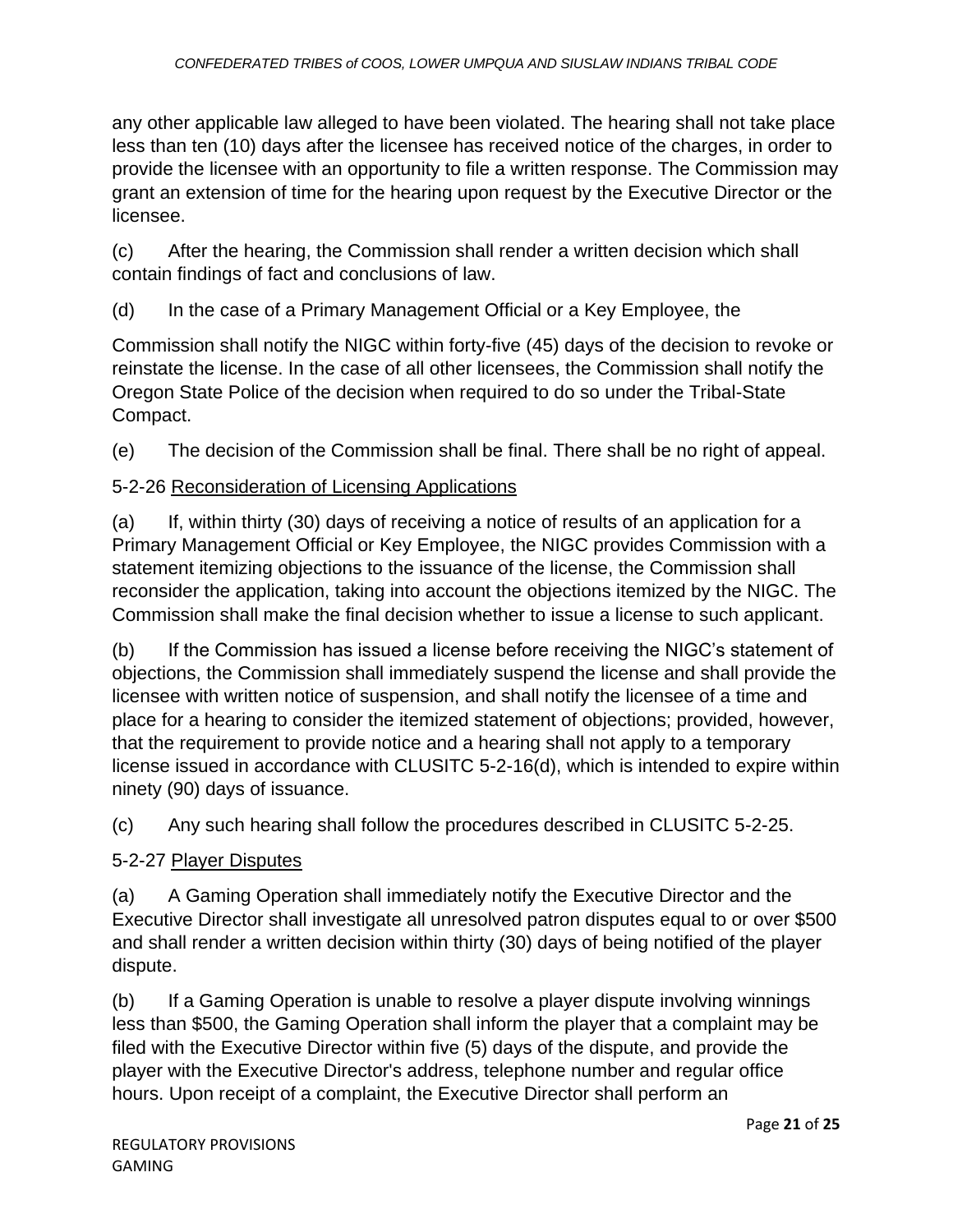investigation and render a written decision within thirty (30) days of the receipt of the complaint.

(c) If the player or a Gaming Operation disagrees with the Executive Director's decision, either may file a petition for review with the Commission within fourteen (14) days of the receipt of the Executive Director's decision. The Commission shall provide notice to the parties which shall include the date, time and place for a hearing on the decision. The hearing shall not take place less than ten (10) days after the parties have received notification of the Executive Director's decision in order to provide the parties with an opportunity to submit written responses to the decision. The Commission may grant an extension of time for the hearing upon request by either party.

(d) After the hearing, the Commission shall render a written decision which shall contain findings of fact and conclusions of the law.

(e) The decision of the Commission shall be final. There shall be no right of appeal.

# 5-2-28 Tribal Internal Control Standards

(a) The Executive Director shall prepare proposed Tribal Internal Control Standards (TICS) for the Class II Gaming Operation in accordance with applicable law, including 25 CFR Part 543, and shall submit the proposed TICS to the Commission for adoption and implementation.

(b) The Tribal/State "Minimum Standards for Internal Controls" attached as the Appendix to the Compact, including revisions made pursuant to § 8(A) of the Compact, shall apply to all Class III Gaming on CTCLUSI Indian Lands; provided, however, that the level of control established under the Compact meets or exceeds the level of control set forth in 25 CFR Part 242, as amended from time to time, to the extent that the regulations set forth in Part 242 are valid and enforceable as a matter of law.

# 5-2-29 Violations of this Gaming Code

(a) Any person who engages in activities on property subject to this Gaming Code without a license, in violation of a license or terms imposed thereon, in violation of any provision or amendment of this Gaming Code, or any regulation promulgated by the Commission, shall be in violation of this Gaming Code.

(b) It shall be a violation of this Gaming Code for a Tribal Council member, Commissioner, the Executive Director, Commission Staff member and/or his or her Immediate Family to receive personal compensation, gift(s), reimbursement or payment(s) of any kind from any person doing or wishing to do business with the Tribes relating to gaming, or from any person wishing to obtain an unfair advantage in any authorized wager on gaming. Any property received in violation of this provision, including cash payments, shall be immediately forfeited to the Tribes and the offending person(s) shall be prosecuted to the full extent possible under tribal law. The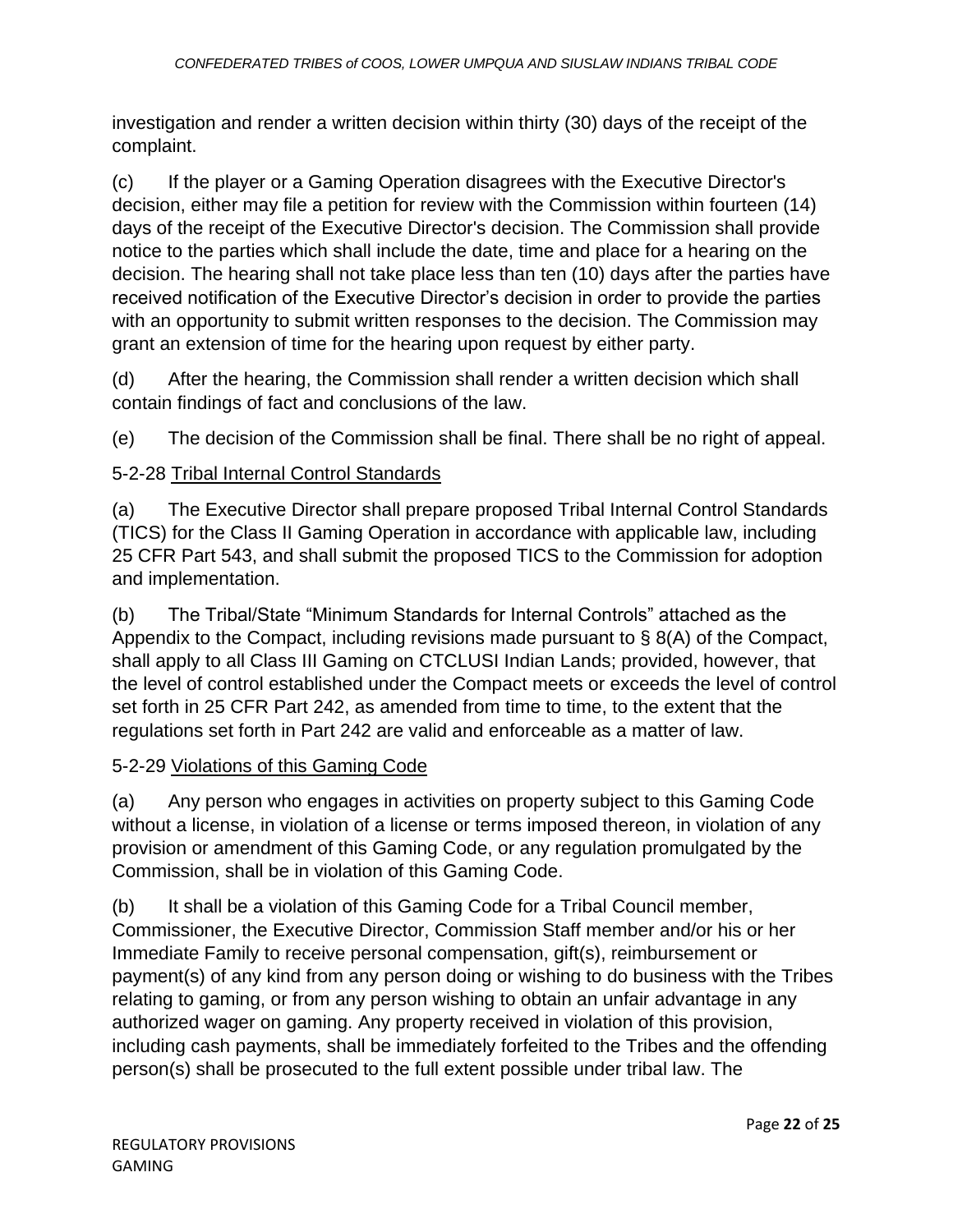Commission shall cooperate to the fullest extent possible with any federal or State law enforcement agency to pursue prosecution under applicable federal or State law.

(c) The Commission shall have the authority to establish by regulation additional violations of this Gaming Code.

### 5-2-30 Applicable Law

(a) To the extent that any provision of this Gaming Code as it relates to the Class III Gaming Operation is inconsistent with the Compact, the Compact shall govern.

(b) The Tribes shall comply with applicable NIGC regulations to the extent those regulations are binding, valid and enforceable as a matter of law.

#### 5-2-31 Effective Date

Upon approval of the Gaming Code or any amendment thereof by NIGC, the Gaming Code or amendment shall be effective on the date specified in the Tribal Council resolution adopting the Gaming Code or amendment. If no effective date is specified in such resolution, the Gaming Code or amendment shall be effective in accordance with tribal law.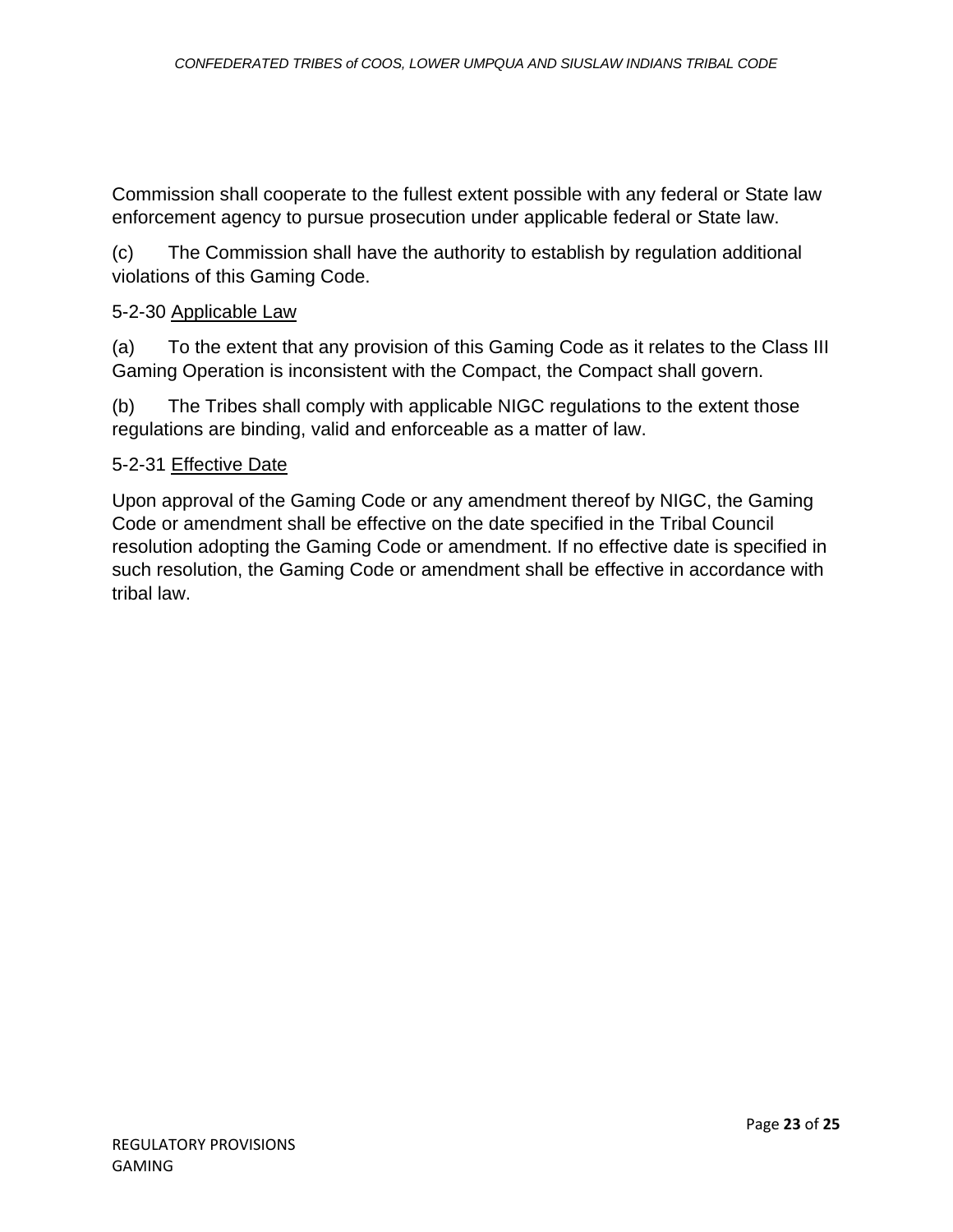### APPENDIX A

#### LEGISLATIVE HISTORY AND EDITORIAL CHANGES

The Tribal Court Clerk at the direction of the Chief Executive Officer and with the consent of the Tribes' General Counsel is authorized to administratively correct any reference to Tribal Administrator to Chief Executive Officer on October 11, 2020. These changes are technical in nature and do not effect a substantive change to the Code.

The Tribal Council of the Confederated Tribes of Coos, Lower Umpqua and Siuslaw Indians adopted the revisions to Chapter 5-2 (Gaming) by Ordinance No. 030E on April 27, 2016. Vote was 5 (for), 0 (against), 2 (absent) and 0 (abstaining). The Tribes submitted the amended Gaming Code to the NIGC for review and approval on May 12, 2016. Because 90 days have elapsed since the submission of the amended Gaming Code to the NIGC, the amended Gaming Code is now considered to have been approved but only to the extent that such ordinance is consistent with the provisions of IGRA and the NIGC regulations. The amended Gaming Code is effective as of August 10, 2016.

The Tribal Council of the Confederated Tribes of Coos, Lower Umpqua and Siuslaw Indians adopted the revisions to Chapter 5-2 (Gaming) by Ordinance No. 030D on December 13, 2015. Vote was 6 (for), 0 (against), 0 (absent) and 1 (abstaining).

The Tribal Council of the Confederated Tribes of Coos, Lower Umpqua, and Siuslaw Indians adopted Ordinance No. 030C revising Gaming Code Section 5-2-6, in a Tribal Council meeting on February 23, 2011. Vote was 6 (for), 0 (against) and 1 (absent).

The NIGC approved the Tribes' Gaming Ordinance No. 030B by letter from Chairman Philip N. Hogan on January 5, 2004, under the Indian Gaming Regulatory Act (IGRA). The Gaming Ordinance was approved for gaming only on Indian Lands, as defined in IGRA and the NIGC regulations, over which CTCLUSI exercises jurisdiction.

The Tribal Council of the Confederated Tribes of Coos, Lower Umpqua, and Siuslaw Indians at a special meeting on December 8, 2003, through Resolution 03-066, affirmed the authenticity of Gaming Ordinance No. 030B.

The Tribal Council of the Confederated Tribes of Coos, Lower Umpqua, and Siuslaw Indians enacted amendments to Gaming Ordinance 030B by Resolution 03-065 at a special Tribal Council meeting on December 8, 2003. Vote was 7 (for), 0 (against) and 0 (abstaining).

The Tribal Council of the Confederated Tribes of Coos, Lower Umpqua, and Siuslaw Indians enacted amendments to Gaming Ordinance 030A by Resolution 03-045 at a Tribal Council meeting on August 25, 2003. Vote was 6 (for), 0 (against) and 0 (abstaining).